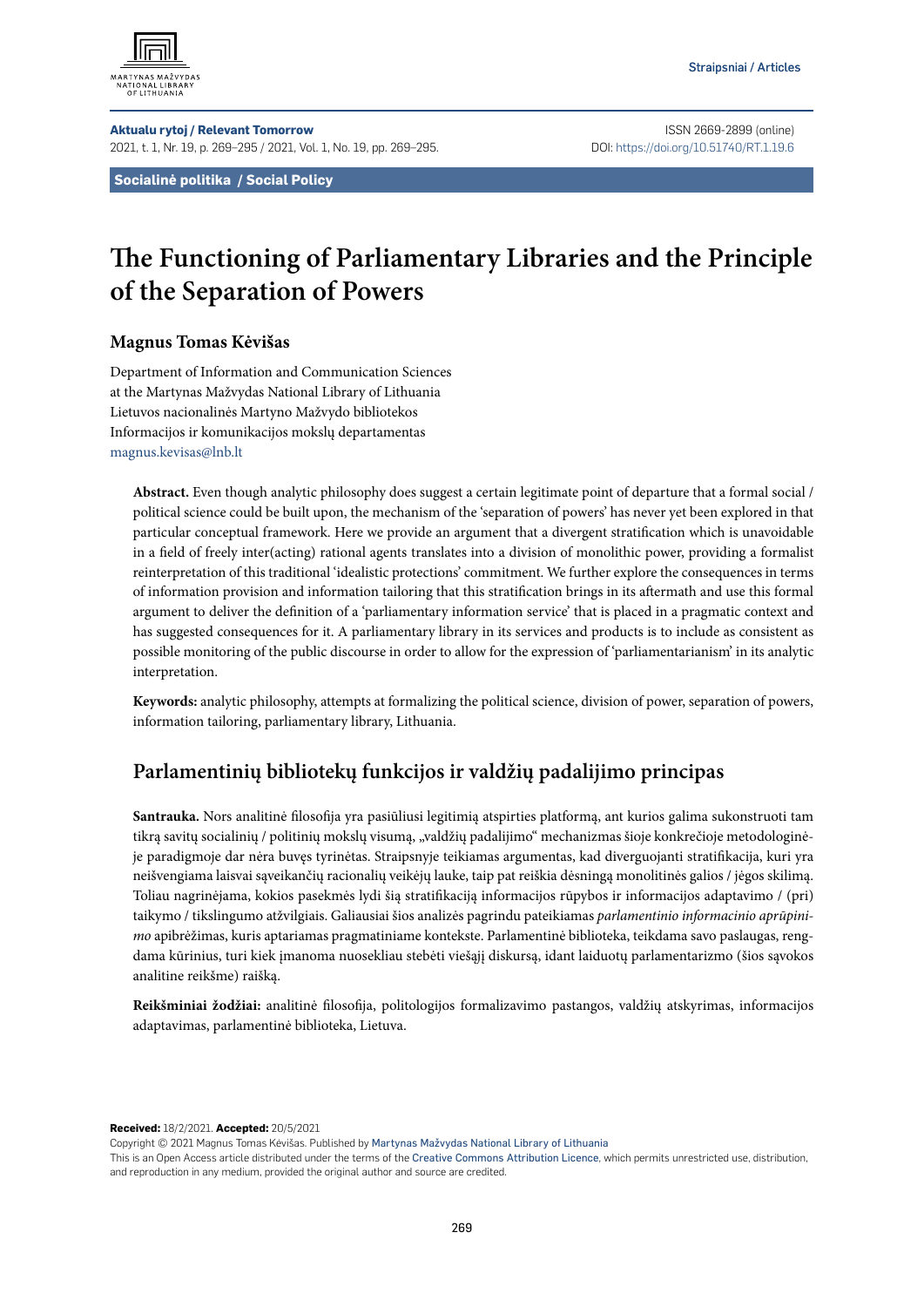#### **Introduction**

The purpose of this article is to develop an analytic (game theoretic) framework in social and political sciences in regard to the functions of parliamentary libraries, to compare it with the results of a small context study of the factually existing parliamentary libraries in various jurisdictions, and then to attempt to deliver a set of recommendations for the Lithuanian legislators, highlighting the strengths and weaknesses of the proposed solution. The definition of a parliamentary library that we deliver, as will become clear, is somewhat restrictive and tendentious; we will outline the reasons.

This is a programmic article in the sense that it has consequences for a pragmatic solution or an applied science solution. In 2020, the National Library of Lithuania launched an initiative to renew the infrastructure and methodological underpinnings of its services and products intended for the members of the Seimas, the Parliament of the Republic of Lithuania. Several research projects, this one among them, contribute to this conceptual renewal of the scope, approaches, aims, and purposes that delineate a 'parliamentary library' in the Lithuanian interpretation of the notion. In addition to a survey-based study that addressed the actual needs of parliamentarians and in addition to informal conversations with other ordinary contracting parties (other end-users of the meta-information products of the National Library of Lithuania), this research paper deals with more theoretical considerations.

Thus, methodologically, for the most part this is an article on analytic philosophy, with several short uncharacteristically pragmatically grounded sections. Here we subscribe to the austere Frege-Witgenstein-Russell tradition and interpret 'analysis' as a clarifying attempt (1) to explain/define something in terms of (measurable) dimensions, or (2) to explain/define something away as a 'terrible confusion of language'.1 Our pursuit here will, therefore, be presented as a conceptual one. Further on, thematically**,**  in this paper, we focus on a host of concepts that usually are assumed to fall under the aegis of 'political science', or, more broadly, 'social studies', or – with the normative component and something of a commitment typical of applied sciences – 'political economy' or 'politics' or 'ethics'.

Given the method and theme just indicated, we agree that there is something of a profound unease. Analytic philosophy, and we concur here, would appear to be somewhat hostile to the whole enterprise of social studies, for (1) its own historical beginnings are impossible to dissociate from the rejection and denial of the Hegelian idealistic holism of 'bare abstractions', among other ones, 'man', 'society', 'nation' or 'spirit'.<sup>2</sup> Indeed, even though 'There is no such thing as society!' was later used by Thatcher in defence/advertisement of her politics, it originated as a methodologically sober assumption first proposed by Benn and Peters, two analytic philosophers, in their 'Social Principles and the Democratic State'.<sup>3</sup> More than that, (2) the whole attitude of analytic philosophy, its austere technicism and lack of humanist flexibility is antithetical to the genuinely interested and attentive social science; it would appear that early political analytic philosophy did not really care about humans, societies or their politics in the conventional sense of these notions; we will exemplify this later. Additionally, (3) analytic philosophy, especially so in its

<sup>1</sup> (1) 'speed' in terms of 'distance' and 'time', or 'relative humidity' in terms of 'water vapour pressure' under various conditions; as a kind of 'lexical structuralism'; (2) much like 'to be' was explaind away in early positivism as not really a predicate, or like 'is true'/'truth' was explained away as 'logically superfluous' and meaningless, as was proposed by Ayer in his 'Language, Truth, and Logic'; as a kind of 'lexical deflationism'. We are aware of Quine's 'Two Dogmas' and the impact it purported to have on the stability of the whole enterprise of analysis. See Quine, W. Two Dogmas of Empiricism. *Philosophical Review,* Vol. 60, No. 1, 1951, p. 20–43. We take, however, the counter-argument that 'some truths hold in virtue of the meaning of the words' is itself not a synthetic claim, necessarily so, for it is definitely not the case that everything – could – be made subject to revision without this revisionism applying to the imperative 'make everything subject to revision' itself thereby rendering it vacuous (George, A. On Washing the Fur without Wetting It: Quine, Carnap, and Analyticity. *Mind,* 2000, Vol. 109, No. 433, p. 6.) as sufficient to justify our own pursuit. 2 Wolff, J. Analytic Political Philosophy. In: *The Oxford Handbook of the History of Analytic Philosophy /* Eds. M. Beaney. Oxford:

Oxford University Press, 2013, p. 797–798, 805.

<sup>3</sup> Benn, S.; Peters, R. S. *Social Principles and the Democratic State.* London: Routledge, [1959] 2010.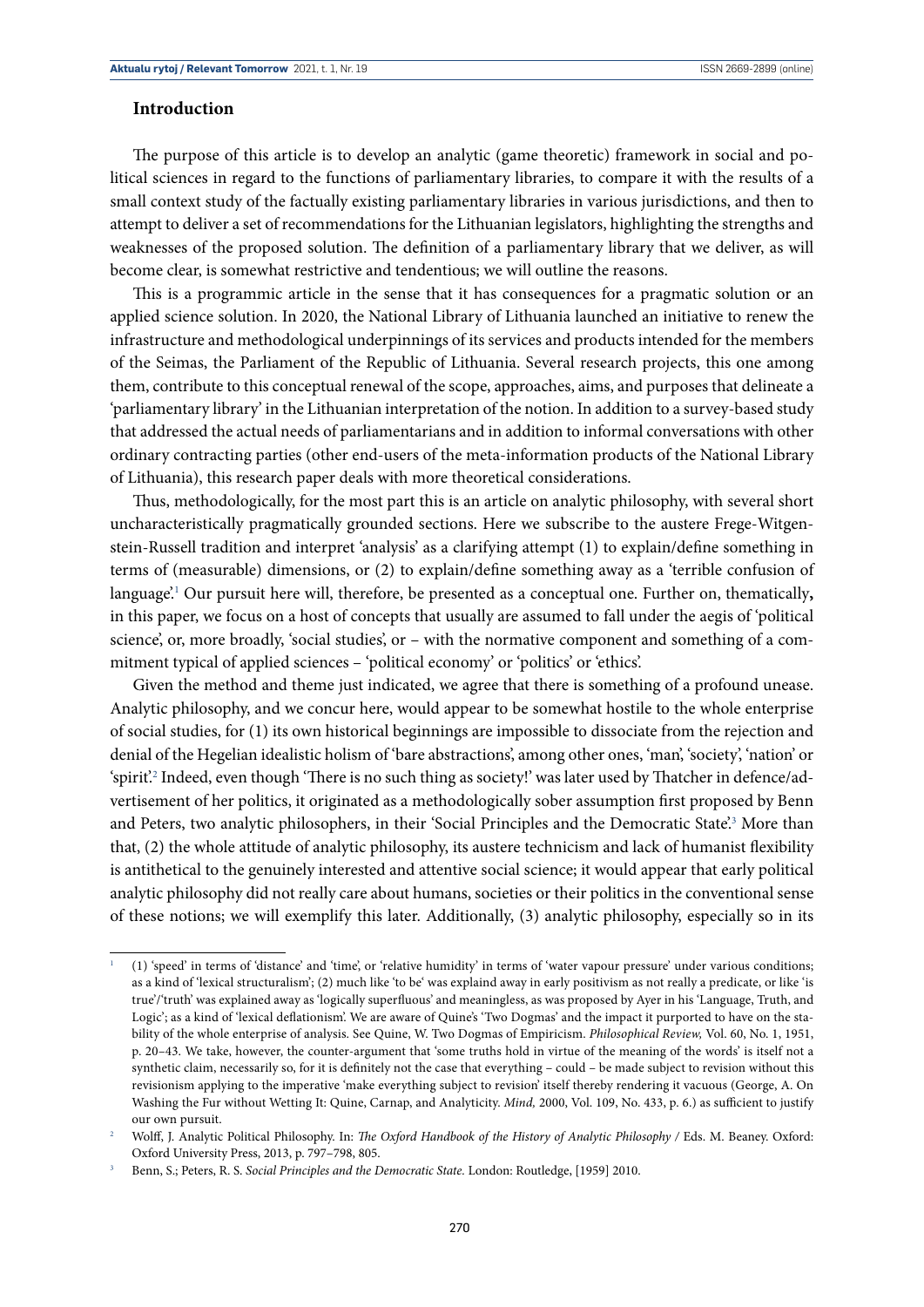positivist guise or according to Chomsky,<sup>4</sup> is openly for mathematical modelling of data at the stage of science, which, again, is categorically – not – what contemporary mainstream social or political science does. Mainstream social science is impossible to detach from statistical surveys and statistical modelling of factually recorded pools of data points and from an attempt to see correlating interest groups, social groups, and strata; the focus here is on the observed social stratification. Statistical modelling is, however, hardly expected to deliver a mechanics of this stratification, for at its core, it can only see tendencies where there might actually be a mathematically precise casual and contingent link. However, at the same time, analytic philosophy, at least initially, was itself somewhat unproductive. Indeed, there are literally but minute marginal notes on social matters in either Frege or Wittgenstein or Russell, and prior to Quine, who liberalized the field by reducing analytic philosophy to 'rigorous argument', there were but few authors who produced something methodologically 'correct', of notable length and of consequence in the field. Popper's contribution, which is to be counted as the only exception, stands apart from the attempts at formalizing the political science in that Popper accepts the vocabulary of political parlance, largely, as is. The post-Quinean field is dominated by Rawls, but the very first works in the Rawlsian tradition are marked by Quine's 'error': the recoursing to the 'synthetic' – social statistics information, legal arguments, econometrics data, welfare considerations<sup>5</sup> and so on – renders Rawls methodologically somewhat divorced from the tradition of strict and unemotional analytic philosophy (though, as we shall see, the very replacement of 'justice' by 'fairness', and Rawls did participate in the movement<sup>6</sup> and is very orthodox in terms of the whole analytic tendency). The ethos of the Frege-Wittgenstein-Russell-Chomsky oriented analytic philosophy, a formal social science**,** survives today in the studies of social phenomena that grow out of the game theory. As we shall see, the modelling here is mathematical throughout, the theoretical construction itself is constantly aware as to what level of abstraction it operates at; in the philosophical pre-discussion the fuzzy and unruly real-life data play no major role, yet thusly hermetic theorizing maintains something of a prospect of an explanatory, even predictive, power.

The argument we seek to develop here is that concerning the notions of 'information tailoring' and 'information provision' vis-à-vis a 'parliament' as an institution typical of democratic governance; in other words, we seek to analytically define 'parliamentary information services', which is our object. Since it is impossible to do without first delineating a 'parliament' (and its specificity, especially when contrasted with that of a 'crown' or a 'court') or its 'information behaviour', we turn to exploring these notions within the analytic framework and investigate a 'separated' 'parliament' as such. Even though the rough conceptual framework that underlies analytically oriented social/political sciences was developed in the 1960s, the 'separation of powers'/'division of power' idea, to the best of our knowledge, has never been explicitly studied before, we devote some effort to preparatory theoretical work. Indeed, many a 'parliamentary library' exist as a practical, down-to-earth solution, but very little work has been done at a level of greater of lesser abstraction concerning what it – ought to (or cannot not) – be. Having arrived at an analytic definition of the information needs of a separated parliament (meaning here in the context of the 'division of power'), we will then place it in a pragmatic context, comparing our result with some factually observed solutions in a few jurisdictions, including the Lithuanian one.

The argument of this paper will be outlined in the following 8 short sections**.** First, we will survey the general philosophical infrastructure of the formal social science, and replace 'society' by 'agents in a field' and 'politics', by the implications of 'consent'. This constitutes Sections 1 and 2; the second section starts developing an argument that is alluded to in works by others, who never stated it explicitly. The rest of the

<sup>4</sup> Our M. Sc. thesis focused on this particular issue, following the mathematical modelling of data vs. statistical modelling of data debate as exhibited, primarily, by the Chomsky-Norvig controversy, though the disagreement is of long standing. See Kevisas, M. T. *The Deliberate Child-Theoretician Parallelism in Linguistic Theory Construction is not a Solution to the Disagreement Pertaining to the Norming of Modelling.* An M.Sc. Thesis at the Institute of Cognitive Science at Universitas Osnabrugensis, 2019.

<sup>5</sup> See, e. g., Rawls, J. Justice as Fairness. *Philosophical Review,* Vol. 67, No. 2, 1958, p. 174–194.

<sup>6</sup> *Ibidem*.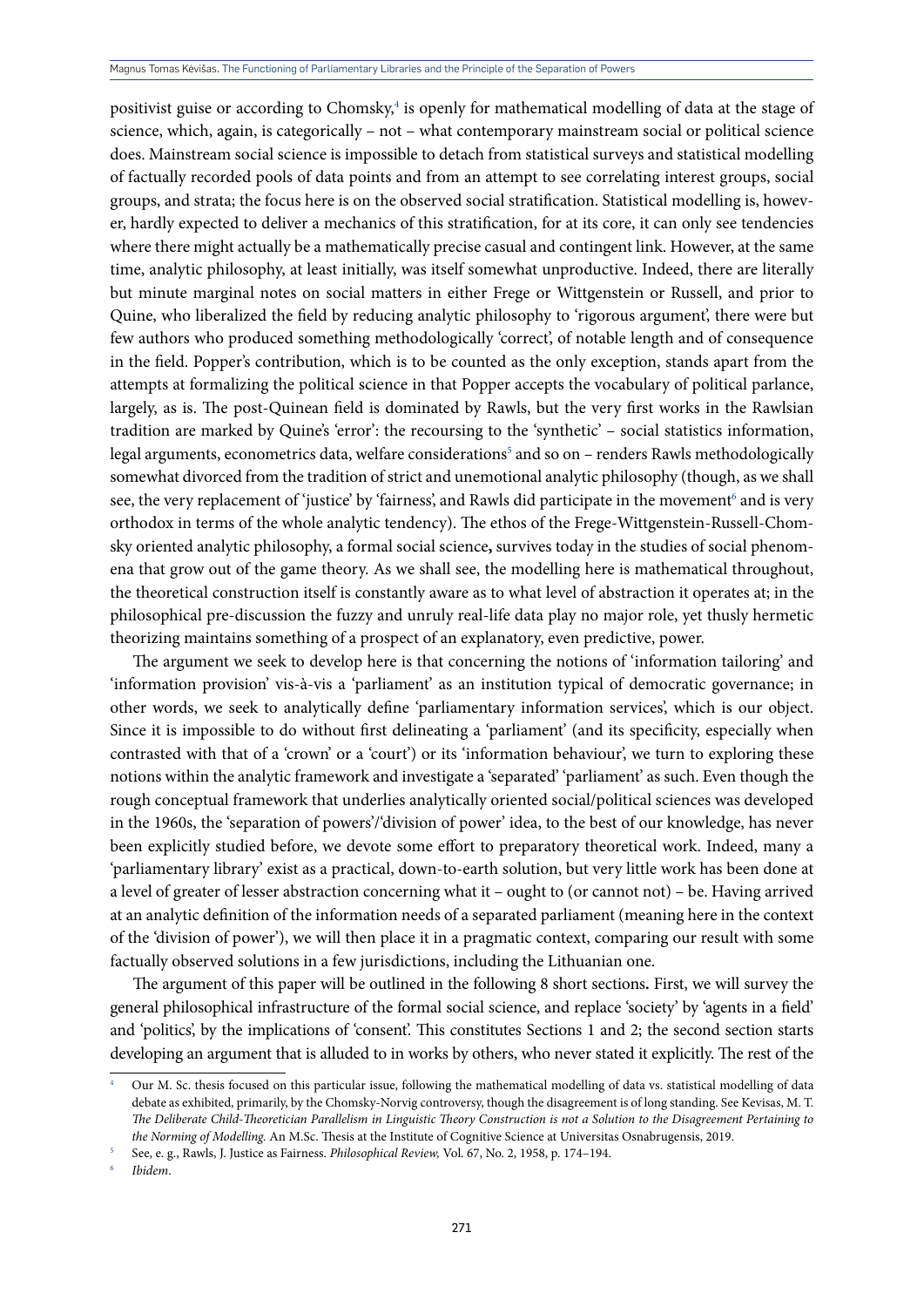work is our own. In Section 3 we will attempt to show how this particular theoretical framework relates to the classical notion of 'separation of powers'; indeed, here, to the somewhat unintuitive (perhaps even counter-intuitive) necessity and unavoidability of the separation of powers. Section 4 focuses on the configuration of the separated powers as observed in contemporary jurisdictions. In Section 5 we finally introduce the notions of the powers' information needs, information behaviour, and information provision, highlighting the differences in profiles. Sections 6 and 7 make up an excursus to a more pragmatically grounded survey of the parliamentary libraries that operate in various countries today, paying a special attention to the Lithuanian case. Finally, Section 8 elaborates on an analytic definition of parliamentary libraries and closes the argument. We conclude with a few remarks on the limitations and merits of our work.

## **1. 'Illusions', 'Taste', 'Information circulation', 'Contingent generalization', 'Consent', 'Collective agreement', 'Collective action', 'Social action'**

The specifically – formal – social, political science is an established part of the entirety of social sciences and shares the same common commitment to 'grasp invariant regularities of social action as such<sup>7</sup> but, as it was developed in conjunction with advances in analytic philosophy, its point of departure is somewhat unorthodox.

The initial analytic impetus – the aforementioned anti-Hegelian, anti-holistic, positivist attitude – found its clearest expression as relates to the field of morally and socially oriented questions in Ayer's 'Language, Truth, and Logic'8 : since there are no 'moral facts' to be taken for a subject in a rational discussion, language about them cannot be judged as to whether a particular moral statement is 'true' or 'false', and then it just downright makes no sense to talk about this. In a meta-ethical spirit, the entire conceptual infrastructure underlying this parlance is to be dismissed as sheer sentimentality: if there is something to disagree about, then the disagreement is about non-moral facts, or else there is no authentic disagreement.

Political sciences, specifically, are addressed in Rees's 'The Theory of Sovereignty Restated' from 1950.<sup>9</sup> In an elegant and predictable article, the notions of 'sovereignty', 'moral sovereign', 'state', 'influence', 'supreme enforcement institute'/'supreme coercive power'/'power', 'supreme legal authority', and the like are provided considered definitions that in the end showcase the vacuousness of the underlying conceptual architecture. First, the semantic, logical and grammatical properties of these concepts justify them being reduced to four individuated notions: 'law', 'social pressure', 'force', and 'influence'. More than that, all of these 'concepts' themselves – even the 'good ones' – are mere ways of speaking: in the end they are all illusions. What is called 'a cabinet' in fact is a tendency to act in a certain way that is characteristic, given certain temporal conditions and locality, of a specific set of individuals: it means 'if a new law were to be enacted, and if no revolution occurred in the meantime, etc., then "x" would enact it'.

So there is certainly nothing theological or metaphysical about the notoriously fuzzy society related or community directed, moral, ethical parlance. 'Moral', 'ethical', 'free', 'liberty', 'right', 'rights', 'duty', 'heritage', 'society', 'community', 'institution', – at the end of the day even 'good' and 'bad', 'beautiful' and 'hideous' – may be investigated in terms of being a 'taste', a prevalent reaction, as mere ideas, instances of shared understanding, as more or less widespread, shared information, as different 'language practices' and associated identities – and that is the end of the story. In other words, even if there is no 'ethics/'social studies' in the classical sense to produce, there is certainly something of an 'information science', 'information circulation science' that may be created, the Ayerian 'psychology and sociology': this is what 'taste' is due.

To summarize: the early analytic philosophy, in its daring, was a 'young man's work' indeed, nor could it be said that it did not suggest anything to take the place of the discredited status quo ante. There is a legitimate niche for a specific science of social 'circulation' or 'interaction', it just itself has to be reasoned.

<sup>7</sup> Habermas, J. *Knowledge and Human Interests.* Boston: Beacon Press, 1972, p. 310.

<sup>8</sup> Ayer, A. J. *Language, Truth, and Logic.* Harmondsworth: Penguin Books, 1972, p. 114.

<sup>9</sup> Rees, W. J. The Theory of Sovereignty Restated. *Mind,* Vol. 59, No. 236, 1950, p. 495–521.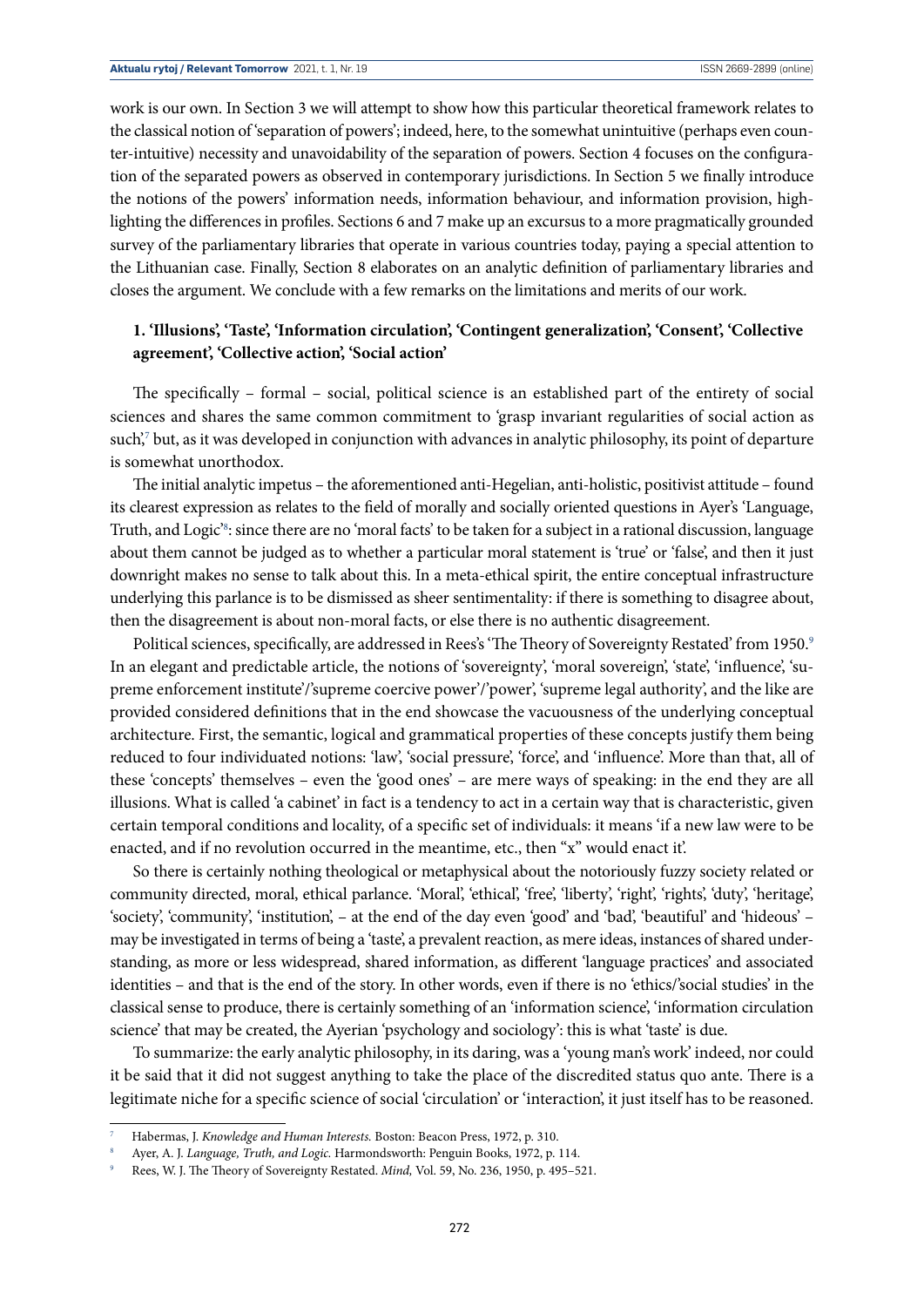The science has to be scientific in the sense that it has to be capable of grasping something of a natural determinism and enable prediction. Rees's 1950 article ends in suggesting an 'if/whenever …, then …' <sup>10</sup> generalization: one must always strive to detect regularities. 'If a new law were to be enacted, and if no revolution occurred in the meantime, etc., then "x" would enact it' can further be reworded as 'if a new widely known piece of en-linguing would gain currency, and if there was no opposition to it, etc., then "x" would bring to realization its own en-lingued identity and would act to make its environment stand in line with that former en-linguing'. Any talk of 'free will' or the complexity of the processing of information in the human brain should not deter one from striving for 'laws'. Indeed, Ayer personally is known for the reduction (weakening) of "x" causes "y"" to 'if "x", then "y"<sup>11</sup>; all there is, are contingent generalizations. Crucially, natural laws are mere 'contingent generalizations', too, and to the same degree. There is but one kind of determinism to be described. In this extent, then, a science of/about human behaviour is as possible, and may be constructed as robust, as physics or chemistry.

It is important to 'analyse' the information circulation phenomena themselves – robustly defined – the right way, meaning here, by resorting to a convenient matrix of notions/dimensions, where there actually – is – a prospect of contingent generalizations to be eventually detected; a matrix of notions/dimensions that captures the natural parametrization; to some particular conceptual division of labour, where the concepts do, indeed, relate in a mathematically functional way; to a set of dimensions that are possible to measure in experimental settings or test in an artificial computer model that imitates some real life dependencies.

It is always worth remembering: the terms, units and concepts that we – currently – use in political discussion are unfit (are, possibly, 'in total conflict') with what could be imagined as the developing, science and technology based, understanding of communication.<sup>12</sup>

The determinism does have profound consequences: if the social phenomena are deterministic in the sense of being inextricably linked to non-stochastic, mechanistic information processes, to the processuality of language, to communication and information exchange, then 'democracy' is hugely overvalued and profoundly misunderstood. The process of the 'spreading of knowledge', the sharing of language<sup>13</sup> amounts to becoming 'involved in taking common decisions'. There is no room for discussing things that have been demonstrated, once and already, – then the 'demonstration' and any possible 're-demonstration', its en-linguing, and the subsequent process of that language, themselves, making up the whole wiggle-room or freedom that is available. All there is – is consent; the whole notion of 'society' thus gets replaced by the mechanism of 'collective agreement', 'collective action' or 'social action'; 'agreed-upon' or rationally 'negotiated' behaviour.

A reasoned set of conceptual nodes for this 'consent' or 'collective action' was started being debated in the 1950's, in Luce and Raiffa's 'Theory of Games and Decisions', then refined in the manifest-like Braithwaite's 'Theory of Games as a Tool for Moral Philosopher', and further expanded in Buchanan and Tullock's 'Calculus of consent' (Nobel prize in Economics, 1986).<sup>14</sup> This was a very late development within the whole trajectory of analytic philosophy, but a productive one: formal, mathematical, game theoretic reasoning in social sciences is today pursued at many American universities.

The object under consideration is perceived as a field populated by individuated agents with attributed properties that are defined with mathematical precision. All things that are holistic ('illusory') qualities that the field (agents) as such appear to exhibit are explained as the result of the interactions among

<sup>10</sup> *Ibidem*, p. 514.

<sup>11</sup> Ayer, A. J. *Language, Truth, and Logic*, p. 55.

<sup>12</sup> See more Neumann, J. Can We Survive Technology? *Fortune,* 1955, Vol. 6, No. 36, p. 32–47.

<sup>13</sup> See Neurath, Otto. Visual Education: Humanisation versus Popularisation. In: *Otto Neurath: Empiricism and Sociology* / Edited by Marie Neurath, Robert S. Cohen. Dordrecht-Holland/Boston-USA: D. Reidel Publishing, 1973, p. 230.

<sup>14</sup> See Luce, D. R.; Raiffa, H. *Games and Decisions: Introduction and Critical Survey.* New York: Wiley, 1957; Braithwaite, R. B. *Theory of Games as a Tool for Moral Philosopher.* Cambridge: Cambridge University Press, 1955; Buchanan, J. M.; Tullock, G. *Calculus of Consent: Logical Foundations of Constitutional Democracy.* Ann Arbor: University of Michigan Press, 1962.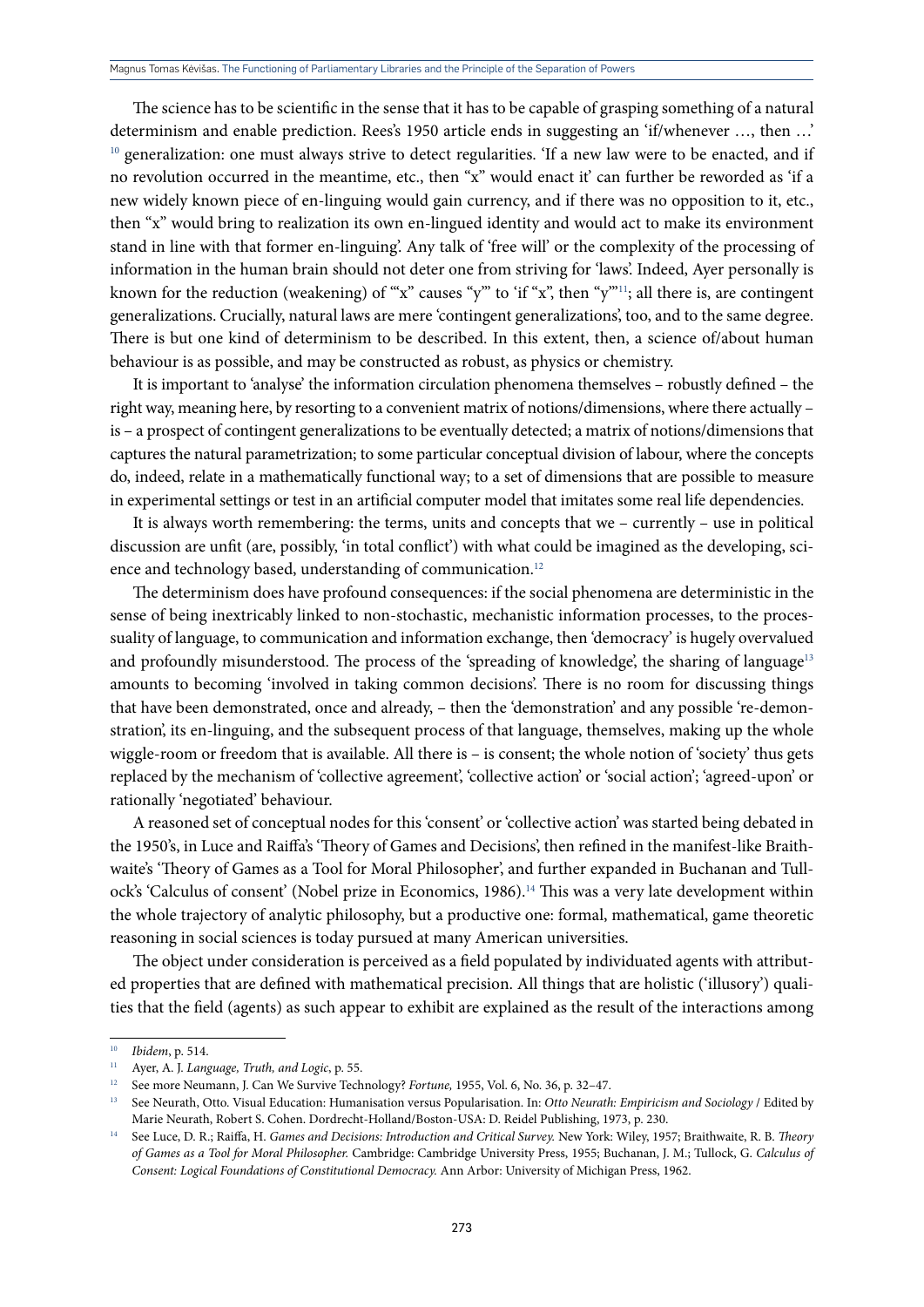the agents and the outcomes of the interplay of their properties. Agents perceive the environment (collect information about it), more or less perfectly memorize past occurrences (store information), more or less perfectly abstract/reason over them, and act upon them in their given environment, producing outcomes. Among other things, agents may evaluate the actually observed outcomes for other agents and compare these outcomes with their own calculated expected outcomes based on the more or less perfect averaging of their past experience. The very specific 'perception of fairness', that is (so it is argued) possible to mathematically quantify and predict, gives rise to the whole mainstay of social sciences, i.e., 'norms', 'morals', 'value-behaviour', 'conscience standards' or even 'ideologies'. What is more to the point for the purposes of the present paper is whether the processes of political decision making can be reinterpreted as a mechanism of 'agreeing'/'consenting', that, in turn, can be argued to be a function of the interaction of total expected costs and a particular chosen ruling principle. In the next section we will turn to the details of this particular conceptual analysis.

## **2. 'Equilibrium', 'Involvement', 'External costs', 'Transaction costs', 'Expected costs', 'Ruling principle', 'Participatory width'**

To value something as 'ethical' or 'morally right', 'for me', or 'society', which then translates into certain behaviours, thereunder also in part political attitudes and more or less pronounced inclinations to join political movements or organizations, is, at the most basic, a phenomenon due to a – decision – being made as to whether some particular configuration or outcome is 'fair' or not.15 Fairness decisions, as discussed previously, are made routinely and, averaging over large quantities, result in an evaluation as to at what exact point the field ('world') itself is fair. Whether something is 'fair' thus depends on how well it matches something of a distribution at equilibrium: rational, unemotional agents (people; and we will get back at the 'rationality' later) tend to think that in certain situations where they, personally, are very badly off, it is still fair that the outcomes for them are that way. The 'perception of fairness' is thus due to an effect the field populated with operating agents has to 'distribute efficiently'.

In the political consent process the equilibrium – fundamentally the same – at the point of the greatest efficiency does not try to capture 'fairness', but, specifically, 'involvement', the degree of it: the tension is one between what is being wanted ('someone's/my will to prevail'), and what is one to pay to get it.<sup>16</sup> Two types of evaluation can be measured/observed (and are enough to explain consent): 'external costs' and 'transaction costs', each in terms of their price ('expected costs') and the involvement measure – the number of participants involved ('ruling principle').

The external costs are the lowest when the decision is unanimous: both *A* gets what *A* wants, and *B* gets what *B* wants, and *C* gets what *C* wants, etc. However, since this is – one – unanimous decision, both *A* and *B* and *C* must want the same thing, which is never the case. If it is *A*'s will that prevails and *B* and *C* diverge (absolutism), the system will experience high aggregate external costs: neither *B* nor *C* get what they want, only *A* does.

The transaction costs (internal costs) are, on the contrary, the highest at unanimity: in terms of time and energy that the agents have to spend to reach a unanimous solution, to find allies and convince enemies, negotiate alliances, prove, argue, debate things, find the common ground among the *A*'s and the *B*'s and the *C*'s, unanimity is extremely resource-intensive – all of this will require time and energy.

You win a little, you lose a little: the equilibrium, the optimality, some interests will be denied, but those expectations that are met will be met at a reasonable price; in fact, it will amount to the lowest possible combined cost (See Fig. 1, Fig. 2, Fig. 3).

<sup>15</sup> See Braithwaite, R. B. *Theory of Games as a Tool for Moral Philosopher*, p. 31.

<sup>16</sup> See Buchanan, J. M.; Tullock, G. *Calculus of Consent: Logical Foundations of Constitutional Democracy*, p. 64–70.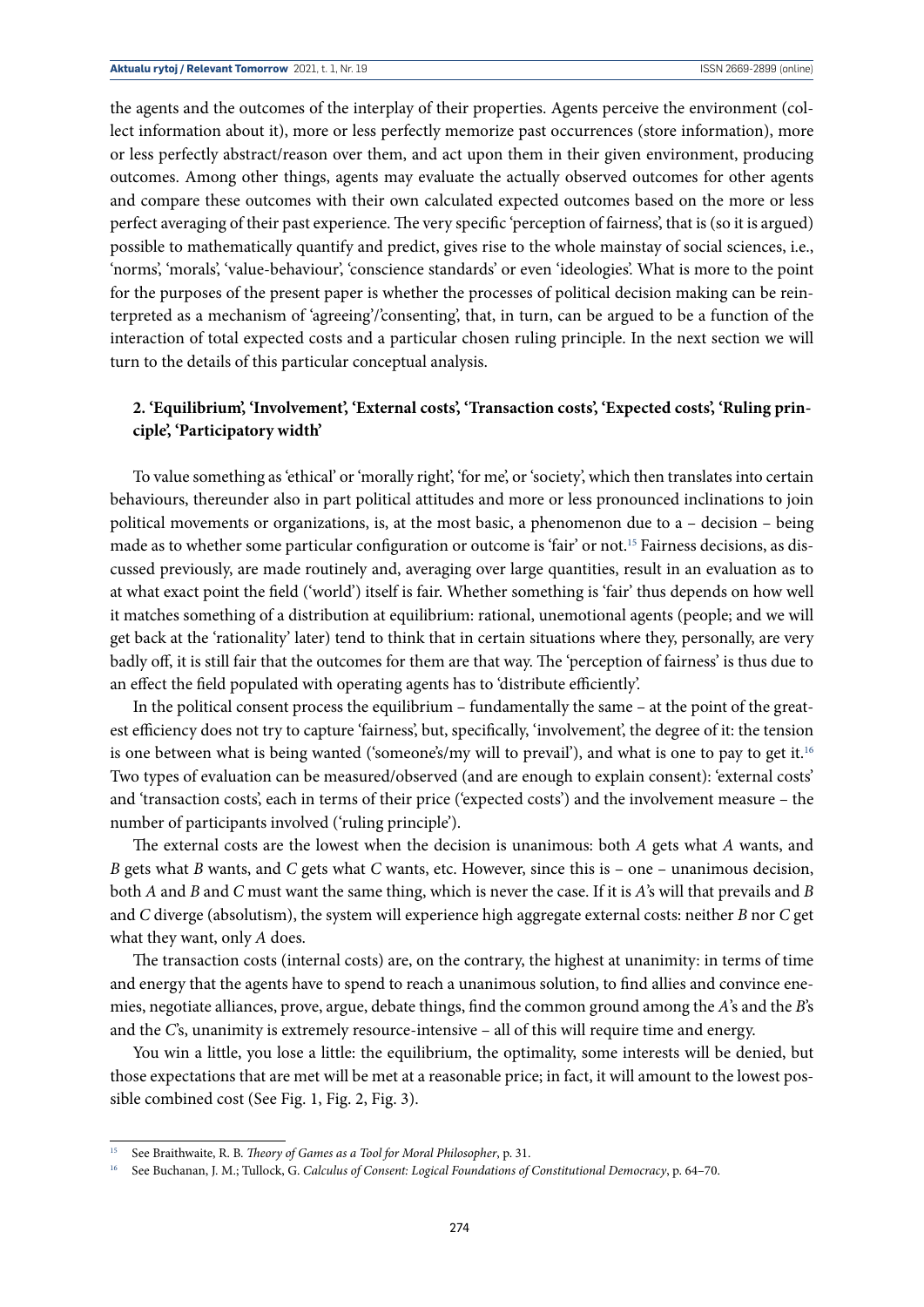

**Fig. 1. Fig. 2.** The external costs and the transaction costs (internal costs)

The visualization of the equilibrium at the point of the greatest efficiency (Fig. 3) does remind one of the standard 'supply and demand curves' in economics, where the intersection denotes the equilibrium price at the equilibrium quantity; here, respectively, the 'optimal costs' at 'optimal decision' (and, regarding the whole field, Pareto efficiency or Pareto optimality). In other words, the equilibrium at the point of the greatest efficiency is depicted by the intersecting curves for 'external costs' and 'transaction costs'.



**Fig. 3.** The optimal costs and the optimal principle

To summarize. What do we accomplish? – The Buchanan & Tullock model manages to explain 'consent' (the phase of 'agreement' in the cycle of information) as a by-product arising from someone (everybody at the same time) making the decision: 'given the price of getting involved, do I want to be involved, or can I leave it to others?' It may seem – and we will come to this crucial point of criticism shortly – that the attempt to found a large part of social studies on such analysis is, again, a 'young man's work', but it is not completely counter-intuitive. Is something 'good' or 'ugly' or is someone free or 'immoral', depends, profoundly, on an agreement of participants in some particular language community; this agreement itself depends on everyone deciding 'given the price of getting involved, do I want to be involved, or can I leave it to the others?' more than anything else. Theoretically, what this accomplishes is the definition of 'consent', of 'political action', in terms of measurable dimensions, as a mathematical function.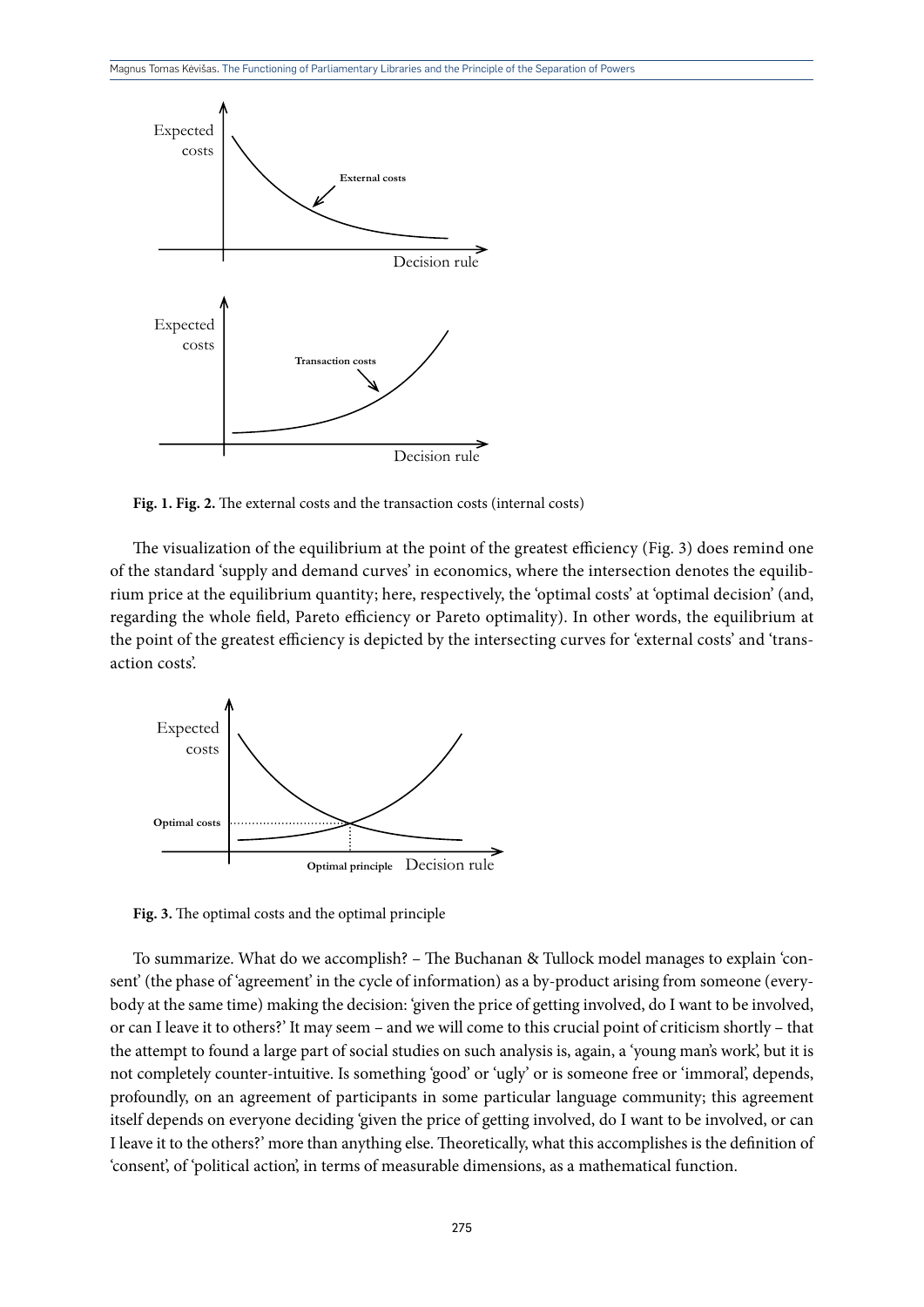The two intersecting curves are placed in a two-dimensional plane. One of the measurable dimensions is the expected/experienced aggregate cost (the usual *y*-axis). Intuitively, this is an easy-to-grasp notion: expected costs merely reflect the difficulty of decision making, the price to pay in terms of time and energy. The other dimension (what is it that is being priced, what is it that costs that particular amount; the standard *x*-axis) is less obvious; though, to put it simply, here one merely quantifies the number of votes required for passage, the type of majority required, the 'ruling principle'. Between the unanimity rule (in the direction of infinity; an infinite number of participants) and the non-unanimity rule (in the direction of zero), there are a great range of alternatives, other quorums: minority rule, majority rule, qualified majority rules, super-majority rules, near-unanimity rules, etc.

This theoretical framework has features to recommend it because:

- it is formal, i.e., it allows for mathematical precision in modelling and for quantitative treatment; it delivers testable hypotheses that can be tested in virtually free computer simulations;
- in being clearly economics-inspired (e. g., von Neumann and Morgenstern's 'Theory of Games and Economic Behaviour' from 1944 just pre-dates it; the idea and the visualization does remind one of the standard price theory), it has a counterpart in the assumed-confirmed, mainstream economical theorizing; in copying the hypothesis testing paradigm from economics, the predictions here are possible to check against real-life data;
- in its general focus on 'equilibrium' it tends to posit and intuitively, 'elegantly' explain the phenomenon of objectively observed stability of decisions (if some government *A* made decision *X*, the governments *B, C* and *D* that follow *A* and take over from *A*, no matter their political convictions, overall, tend not to overrule *X*; the governments change, the rule doesn't<sup>17</sup>);
- further on, it tends to intuitively explain the formation of an entrenched bureaucratic ruling class.<sup>18</sup>

The model has many highlighted drawbacks. The lecture that Braithwaite, a scientist, delivered upon being appointed to head a department in moral philosophy at Cambridge,<sup>19</sup> with its suggested 'logical reinterpretation', when published, received scathing reviews from the established field. Notoriously, the idea of analysing, 'rationally reconstructing', the whole of ethos, almost the whole of human social behaviour, the features of a community or even of a nation, the character and sentimentality, the 'spirit' of habits/traditions, pragmatic and idealistic, in terms of 'obtain[ing] maximum satisfaction compatible with fair distribution' was dismissed as facing 'formidable obstacles', if not simply being beyond credulity.<sup>20</sup> In addition to its counter-intuitiveness, the framework assumptions constrict the researcher in terms of a field and agents. More than that, the framework is profoundly conservative: to turn back to Habermas, this framework, even if it does 'grasp invariant regularities of social action as such', has no tools to distinguish them from 'ideologically frozen relations of dependence that can in principle be transformed'21: there is no critical part to it; this is akin to claiming that it is right that the rich are rich and the poor are poor. The diagnosis of the state of affairs here, even if being completely descriptive in intention, carries along with it the suspicious suggestion that 'since this is how it naturally is, since this is the organic bal-

<sup>17</sup> See Shepsle, K. A. Institutional Arrangements and Equilibrium in Multidimensional Voting Models. *American Journal of Political Science,* 1979, Vol. 23, No. 1, p. 27–59; Tullock, G. Why so Much Stability. *Public Choice*, 1981, Vol. 37, No. 2, p. 189–204; Miller, G. J.; Hammond, T. H. Committees and the Core of the Constitution. *Public Choice,* 1990, Vol. 66, No. 3, p. 201–227.

<sup>18</sup> See Ackerman, B. The New Separation of Powers. *Harvard Law Review* 2000, Vol. 113, No. 3.p. 633–729; Tsebelis, G. *Veto Players: How Political Institutions Work.* Princeton: Princeton University Press, 2002.

<sup>19</sup> See Braithwaite, R. B. *Theory of Games as a Tool for Moral Philosopher.*

<sup>&</sup>lt;sup>20</sup> For the reviews, see Cooper, N. Reviewed Work(s): Theory of Games as a Tool for the Moral Philosopher by R. B. Braithwaite. *The Philosophical Quarterly,* 1957, Vol. 7, No. 29, p. 383–384; Scriven, M. Review of Theory of Games as a Tool for the Moral Philosopher by R. B. Braithwaite. *Ethics,* 1957, Vol. 68, No. 1, p. 61–62; Cranefield, P. Reviewed Work(s): Theory of Games as a Tool for the Moral Philosopher. by R. B. Braithwaite. *The Quarterly Review of Biology,* 1956, Vol. 31, No. 4, p. 347. Empirical and theoretical doubts about the model continue to be voiced. For a more recent negative (re-)evaluation of the enterprise, see Allott, N. Game Theory and Communication. In: Benz A., Jager G., Rooij R. V. (Eds.) *Game Theory and Pragmatics: Palgrave Studies in Pragmatics, Language and Cognition.* London: Palgrave Macmillan, 2006, p. 123–152.

<sup>21</sup> See Habermas, J. *Knowledge and Human Interests.* Boston: Beacon Press, 1972.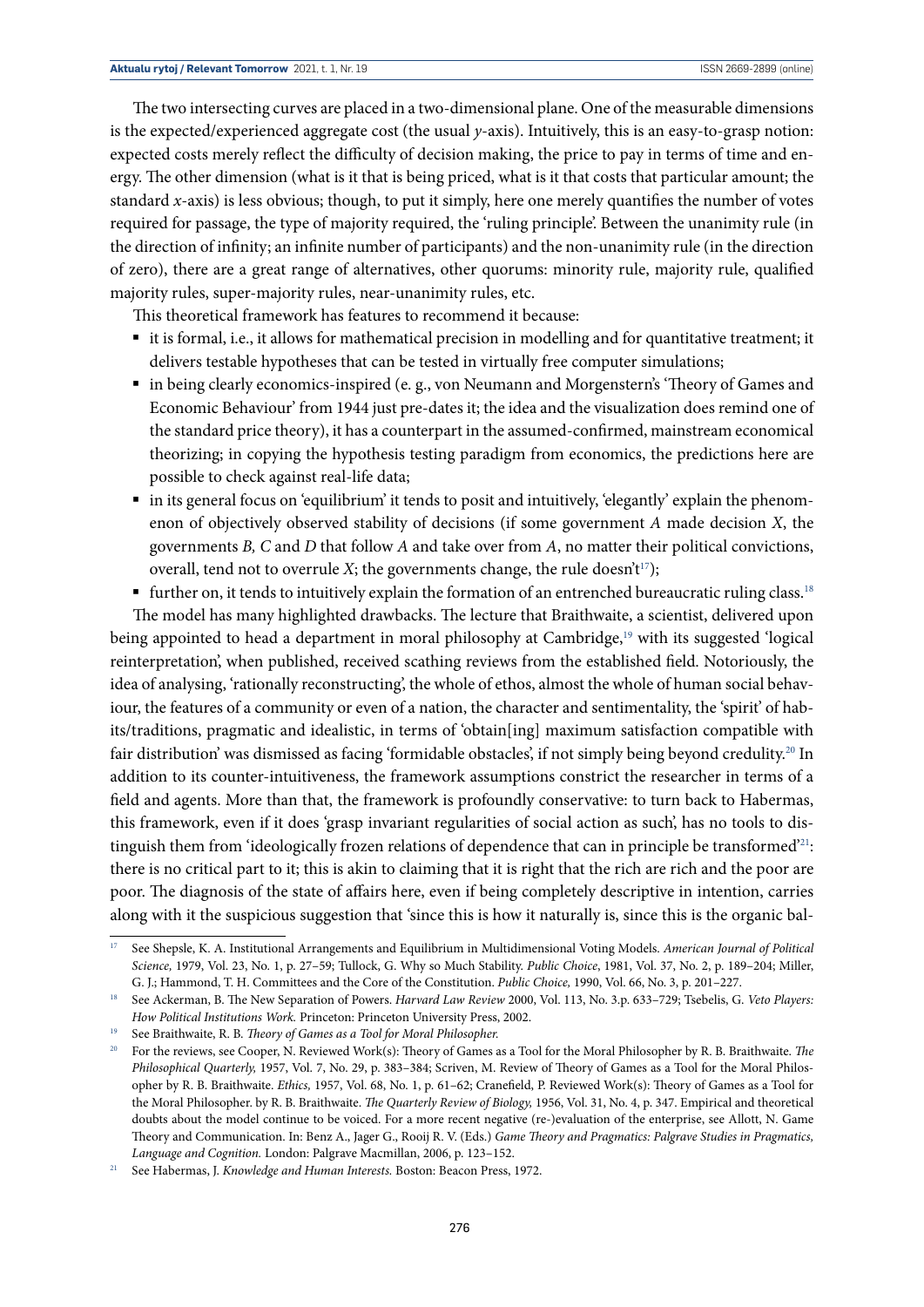ance, this is how it – ought – to be'. Whereas in natural sciences, the descriptive stands separate from the prescriptive, with a few exceptions (environmentalism, natural conservation, and the like – and even then the motivation is profoundly humanist: we preserve the 'naturally given' because it is in our interest to do so), – in the analytically reasoned formal social sciences the descriptive can be (tends to be) abused as an unavoidable, inalienable social programme. Any sort of recommendations that stem from such research, where 'normativity' is 'optimized', are bound to be highly contentious.

Before we end the discussion of the classical Buchanan & Tullock model, we will highlight the flexibility implied: there are many different decision rules, many different levels of involvement, and the agents in the field, by estimating the associated costs that accompany certain involvement strategies, may choose different strategies for different issues/questions. It is possible that different debates will have different participatory widths and political transparency levels. It is this variance that we will now turn to.

## **3. 'Division of power', 'Separation of powers', 'Constitution', 'Veto play', 'Veto game', 'Communities of participants'**

Buchanan & Tullock, who introduced the conceptual infrastructure of the game theoretic formal political science in terms of 'external costs' and 'transaction costs' as was delineated in Section 2, in the opening chapter of their 1962 book specifically claim that they 'do not directly discuss such things as division of powers …',22 but it is generally agreed that they did contribute to the debate concerning the principle. Many authors have alluded that Buchanan & Tullock foreshadowing or downright explaining the necessity of the separation of powers.<sup>23</sup> In this section we will outline the mechanism.

The principle of the division of power, of checking and balancing, is however much older: it was formulated as an idea in Ancient Greece.<sup>24</sup> In Ancient Rome, as an actually implemented solution, various offices were doubled: at any given time, there were, e.g., two consuls or two praetors serving jointly.<sup>25</sup> If one of the 'empowered' made a decision that was of benefit to only one of some two interested parties, the other 'empowered' could overrule and undo it.

The idea of the separation of powers in a more elaborate academic form is due to Montesquieu,<sup>26</sup> whose 'De l'esprit des lois', a massive text about the nature, structure, constitution, and chronological process of a state, especially in regard to the character and mores of the citizenry, peculiarities of some given economic model, climatic, environmental realities, resources, and geopolitical positioning, formulated this particular stated 'dogma'.<sup>27</sup> The power of state – should – not be left in the hands of any one individual or institution, but – should – be divided among those producing the laws (legislating), implementing the laws (administration), and deciding as to whether the laws are consistent and as to whether they have been implemented as intended. This 'dogma' is justified by the notion of a well-functioning state where the freedoms and liberties of the citizenry are guaranteed in principle and cannot be taken away. In other words: it is the separation of powers that protects freedoms and liberties.

<sup>22</sup> Buchanan, J. M.; Tullock, G. *Calculus of Consent: Logical Foundations of Constitutional Democracy*, p. xvi.

<sup>&</sup>lt;sup>23</sup> For example: Ratnapala claims that Calculus shows the separation of powers failing to limit legislative activity to the pursuit of the general welfare, see Ratnapala, S. Economics of Collective Choice–the Missing Dimension of Constitutional Theory. *Public Choice,* 2012, Vol. 152, No. 3/4, p. 464. Berggren and Karlson devote an entire article to expand the framework of Buchanan and Tullock into constitutionalist considerations. See Berggren, N.; Karlson, N. Constitutionalism, Division of Power and Transaction Costs. *Public Choice*, 2003, Vol. 117, No. 1/2, p. 99–124.

<sup>&</sup>lt;sup>24</sup> Polybius, when discussing the Roman state, stating that the best constitution is a combination of three varieties – kingship, aristocracy, and democracy – at the same time. See Polybius*. The Histories,* Vol. 3 (6 Vols.) */* with an English translation by W. R. Paton. London: William Heinemann, 1923, p. 273.

<sup>25</sup> See Adkins, L.; Adkins, R. A. *Handbook to Life in Ancient Rome.* New York: Facts on File, 2004, p. 41.

<sup>26</sup> Montesquieu, C. D. *Montesquieu: The Spirit of the Laws* / Editors: Anne M. Cohler, Basia Carolyn Miller, Harold Samuel Stone. Cambridge: Cambridge University Press, [1748] 1989. 27 Indeed, many authors refer to the division of power as a mere dogma, see, for example, Green, T. F. To What Extent May Courts

under the Rule-Making Power Prescribe Rules of Evidence? *American Bar Association Journal,* 1940, Vol. 26, No. 6, p. 48.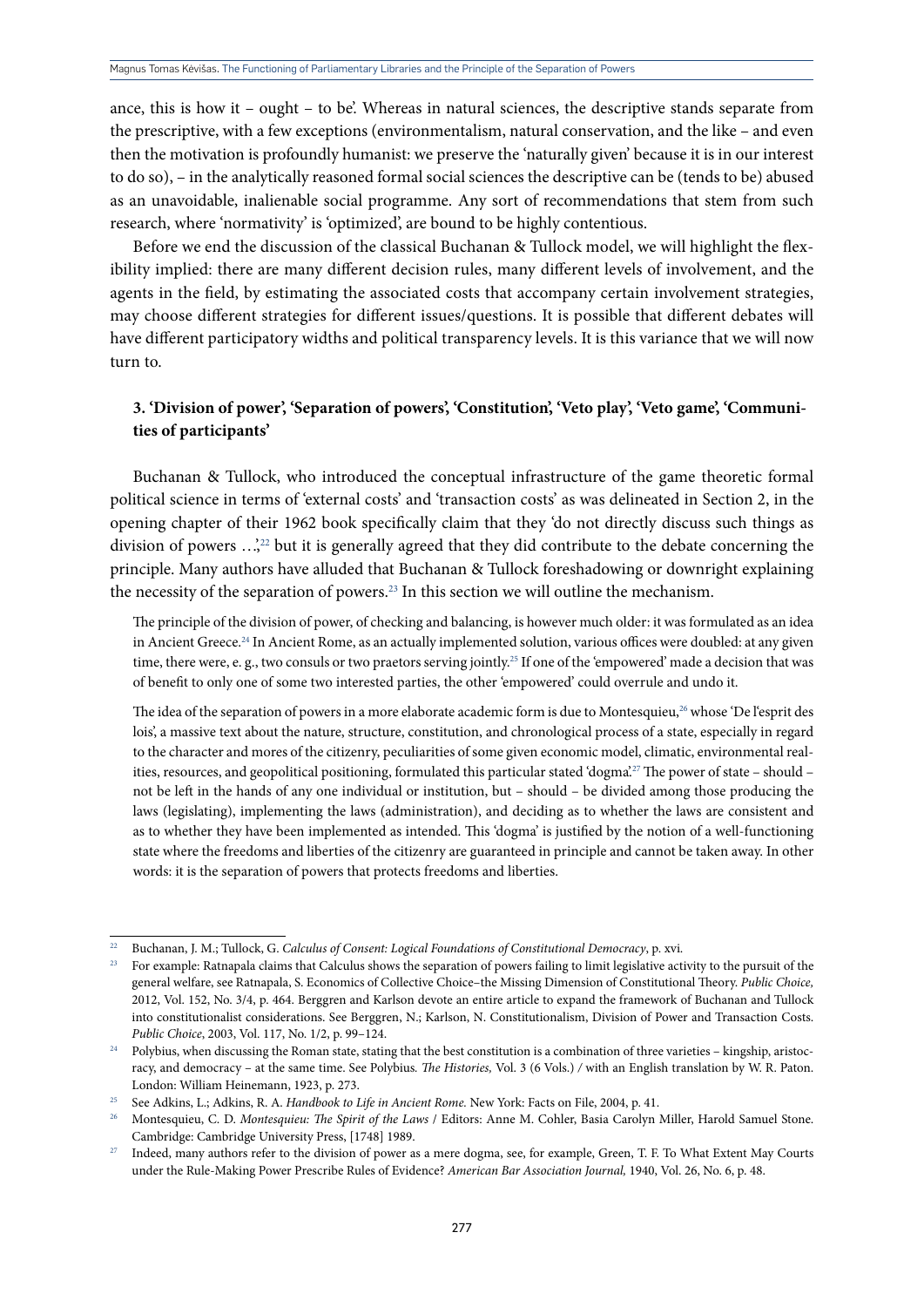A similar argument has been repeated ever since<sup>28</sup>: serving the interests of the many, not of the few. Sometimes there is a distinction being made between the horizontal (the Montesquieuesque 'threefold division') and the vertical (local vs. regional vs. national/federal vs. international) division.

The mechanism of reaching a 'rule', of 'ruling', as outlined in Section 2, falls somewhere on the line ranging from all agents in unanimity making the rule for themselves (given an infinitely large number of agents operating in the field, the transaction costs here may be prohibitively, infinitely high) to a number of agents in some sort of a particular 'quorum' attempting to make the rule for the whole field (if there is no action to be taken, there is no thing with its associated price, the transaction costs amount to zero; but since there is no decision made, no one gets her/his will realized, the aggregate external cost is virtually infinite).

In other words (and we will come back to this important conclusion of analytic philosophy later), what stands in opposition to 'unanimity', it would appear, is then not 'anarchy' or 'absolutism', but 'inaction' or 'indecision', 'wavering'. At unanimity, it is the transaction costs that are the highest; at 'wavering', the aggregate external costs for the whole system. This is one of the interesting findings of analytic political philosophy. To paraphrase John Hancock, 'either unanimous we stand or else unanimous we will hang'.

It is of great theoretical and practical interest to know (to discover) which mode is 'optimal' in terms of 'long-term equilibrium' (in other words, what should democracy really look like?; what are the values on the y and the x axis that mean the 'equilibrium'?). In decision theory, 'normativity' gets replaced by 'optimality', and much speculation has gone into trying to deliver the actual value of this measure.

It is important to note that in Buchanan & Tullock's analysis, the estimation of external costs and transaction costs is not done once and for everything; indeed, it would seem – irrational – to expect that one particular decision rule or ruling principle, or one particular optimal price at optimal decision, applies irrespective of the situation, the issue or the concerned parties at hand. The analysis actually implies a calculation that is repeated over and over again, depending on some particular configuration that an agent, a 'political actor', is faced with.

Several examples ('thought experiments', of sorts) are mentioned by Buchanan & Tullock. Suppose someone *A* owns a (residential) house in a particular part of town, and there is something of zoning expectations regulating the permitted uses of the property in that area. *A* decision has to be made as to whether one of the neighbours of *A* may be allowed to build a factory on his land. Here *A* will tend to think that this is a sort of decision where *A* – must – have a say, in other words, this must be a unanimous decision, irrespective of its transaction costs. Any other decision rule carries along with it massive external costs for *A*. The situation corresponds to a certain shape of the curves in the visualization (Fig. 4).

Then again, suppose someone *A* owns a house in a particular part of town, and there are some specific sanitary regulations as to how the spread of a specific type of mosquito is to be controlled. In this case *A* may be willing to deny herself/himself some sort of say if that means that the rest of the neighbourhood will be made to comply to the regulation against their say, too. In other words, *A* would actively want this to be, perhaps, not even a majority decision, a concerted/unopposed minority would suffice, not to mention unanimity (Fig. 5). One always has to bear in mind that the opposite of 'unanimity' is 'indecision'.

<sup>28</sup> See Madison, J. Federalist No. 51, (6 February 1788). In: Hamilton, A.; Madison, J.; Jay, J. *The Federalist Papers.* New York: Random House, 2003; Madison, J. The New Separation of Powers. *Harvard Law Review,* 2000, Vol. 113, No. 3, p. 633–729; Bellamy, R. The Political Form of the Constitution: The Separation of Powers, Rights and Representative Democracy. *Political Studies*, 1996, Vol. 44, No. 3, p. 436–456; Barber, N. W. Prelude to the Separation of Powers. *Cambridge Law Journal*, 2001, Vol. 60, No. 1, p. 59–88; Hayek, F. A. *The Political Ideal of the Rule of Law.* Cairo: National Bank of Egypt Printing Press, 1955.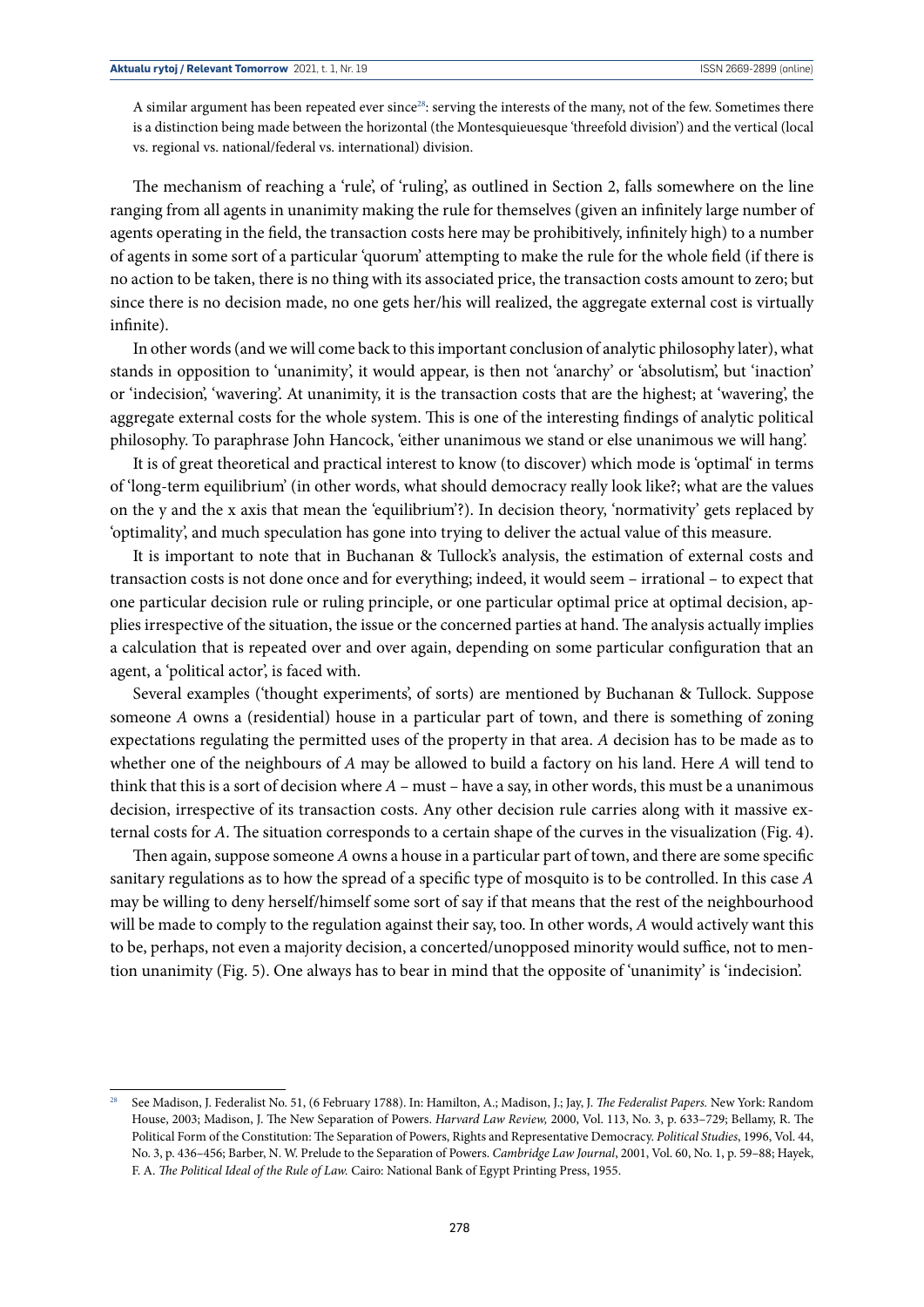

**Fig. 4. Fig. 5.** The transaction costs and the external costs for different issues

In the light of these contrasting examples, highlighting the dynamism in the very need for different participatory widths, the question as to the 'best', 'optimal', participatory width seems out of place: the agree-upon principle depends on the circumstances. A more recent computer simulation based study<sup>29</sup> claims that 'the simple majority rule' can be experimentally shown to be a convergent standard for, specifically, constitutional decisions, providing an explanation as to why it is so common in practice. However, clearly, few political decisions are 'constitutional decisions', leaving enough space for alternative rules.





**Fig. 6.** Simple majority rule matches the Pareto optimality for constitutional decisions. The area delineated by the trapezium delineates the Pareto set, the intersection (red dot) denotes the initial status quo. The area delineated by the curves depicts the expanse of alternatives Pareto-preferred to the status quo. The voting at the US Constitutional convention was used as an example in computer simulation. The graph illustrates that the 'majority rule' as a principle produces a broad spectrum of alternatives after five rounds, but tends to produce more clearly focused outcomes near the 'centre' of the Pareto set after 1000 rounds.<sup>30</sup>

<sup>29</sup> See Dougherty, K. L.; Edward, J. *The Calculus of Consent and Constitutional Design.* New York: Springer, 2011, p. 41.

<sup>30</sup> *Ibidem*.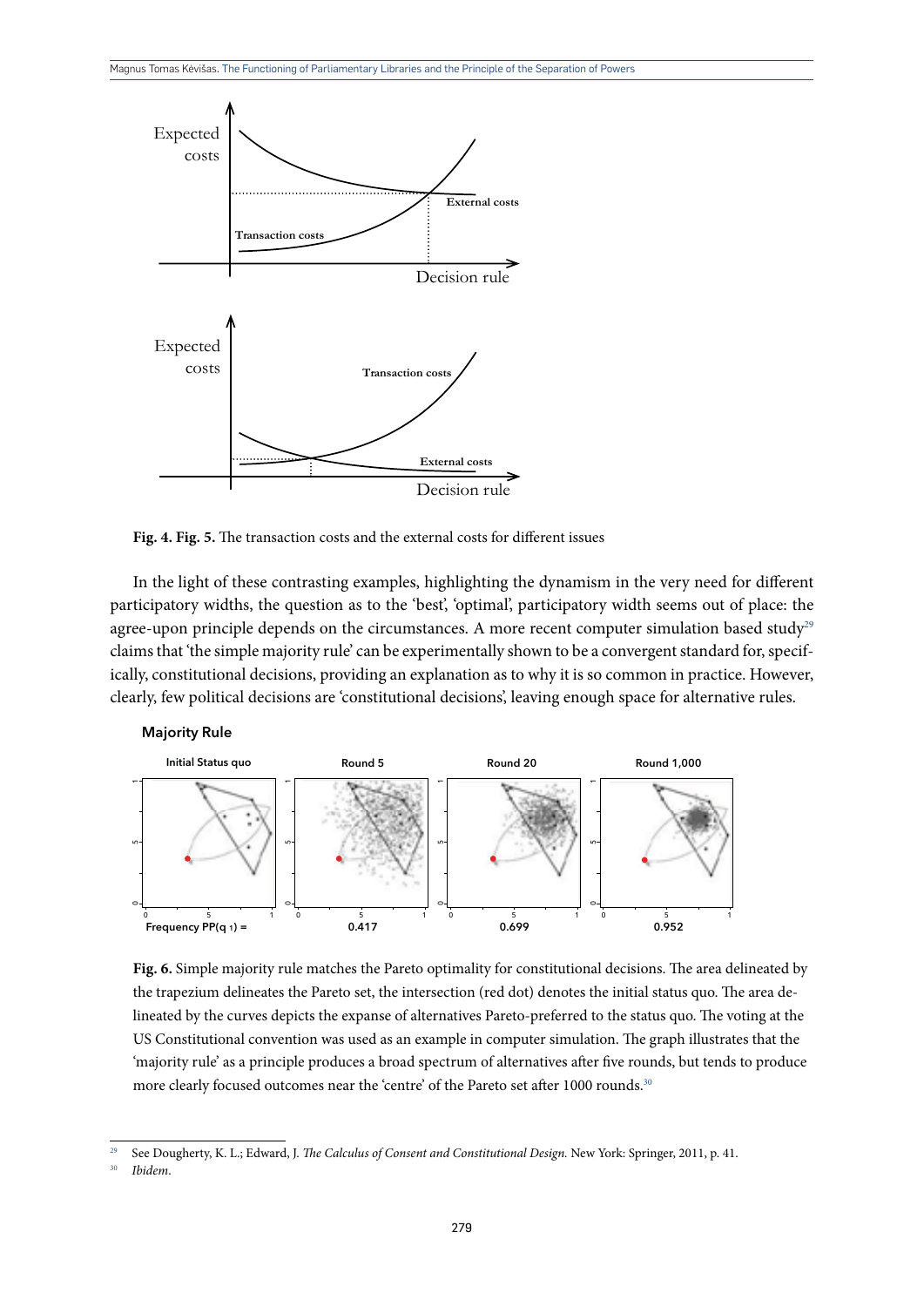Given the theoretical premises that political analytic philosophy starts with, it seems to be reasonable to claim that as there is not one optimal solution for everything, but several alternative tracks,  $a - dis$ solved – system of a number of dynamically related pathways to decisions of power, several limited powers – will tend to (will inevitably) – be produced. At any given time, always, there will be various separate alternative paths to political decision making, each of them answering and addressing the specificity of the decision that is required. They may, or may not, be realized in terms of individuated institutions. The ancient idea of a division of power, or separated powers here appears to be recast as an expectation – the downright unavoidability – of a 'constitution', namely, the simultaneous existence of several different 'decision making rules', available and resotable to at the same time, that could be used to implement 'collective choice making'.

This is slightly comparable to Putnam's contention<sup>31</sup> that – some – language words are equally 'outsourced' (linguistic 'division of labor'): most of the people would be comfortable using the word 'carburettor'; they feel, roughly, that they know what it means. Asked to define it precisely, to explain, what a 'carburettor' does, most would have to admit that they do not know. It is enough for most people to trust that there is someone 'involved', 'experts' in the field, who stand in control of the meaning of some particular words; then they themselves do not have to. It is surprising to what extent people use words in daily language that they do not know what they in fact mean. Apparently, the same goes for political decisions: some are made independently of the population, for the population rationally chooses not to be involved.

What agents, 'political actors', in a field actually engage in is the so-called 'veto play'<sup>32</sup>: how to ensure that I will – always – have the right of veto all those times when I absolutely want to have the right of veto, and at the same time make sure that something at some point will actually get done (no 'indecision') in which case we – cannot – all of us all the time have the power of veto. It is this exact many-tracked-ness in political decision making that implements this notion: allowing for 'consent communities' with each its own specific number of participants, as we will see, on a strict 'need to know' basis.

The formal model accounts for two phenomena at once: for one, it does explain (and predict) the organic appearance of institutionally divided power; secondly, in those historically attested instances where there has been but one undivided supreme power, an autocrat, an absolute monarch and the like, such dis-balance (the model explains and predicts) has always been temporary; in other words, monopolistic power-holders either rapidly succeed one another or get rapidly replaced by a more or less balanced multifold division of power. Whether this hypothesis can actually stand the data is up for testing.

This 'veto play', a type of game, actually, – the – game that is played politically, even though the conceptual construction is widely agreed to capture the realities of established democracies with their typical elaborate, intricate and time-demanding decision making mechanisms, hopelessness of bureaucracy, and persistent gridlock (overall, it is profoundly predictive), from the point of view of Habermasian – critical – social theory is constantly accused of inadequacies. Such systems<sup>33</sup>

- actively hamper political action and initiative;
- lead to entrenchment of vested interests;
- create and perpetuate the illusion that those in power are where they are for objective reasons;
- § hamper deliberate governmental decision making, for everything has to be negotiated among the veto players;
- make the states less efficient because of delays, negotiations, concensus building and various peace processes;
- make the states 'bland': in case of a disagreement as to what new direction should be taken, status quo is continued with.

<sup>&</sup>lt;sup>31</sup> Putnam, H. *Mind, Language and Reality: Philosophical Papers. Volume II. Cambridge: Cambridge University Press, 1975, p. 228.* 

<sup>32</sup> See Tsebelis, G. *Veto Players: How Political Institutions Work.*

<sup>33</sup> For a detailed critique, see Ackerman, B. The New Separation of Powers, p. 633–729; Berggren, N.; Karlson, N. Constitutionalism, Division of Power and Transaction Costs, p. 99–124.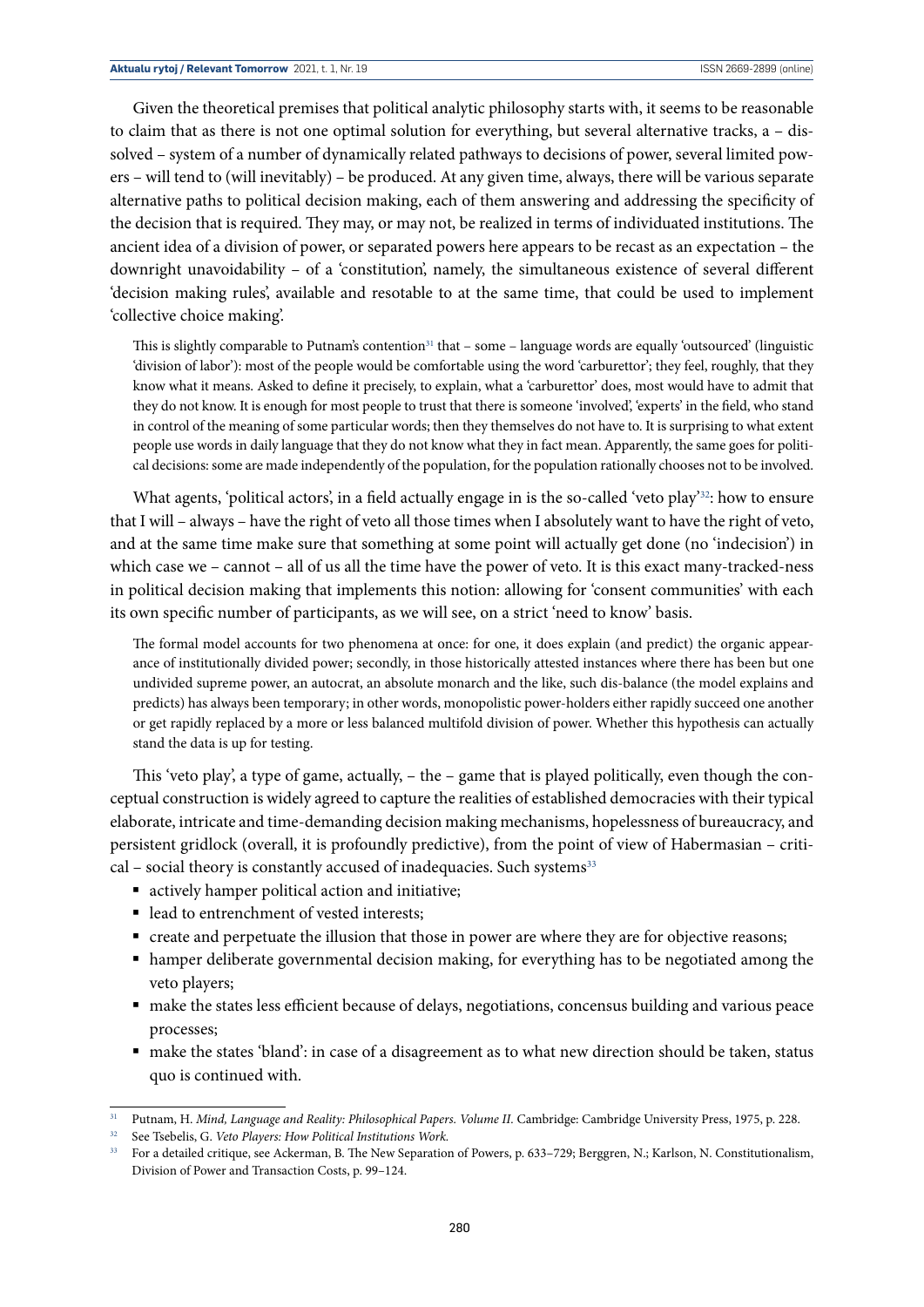Is the 'veto play' due to 'invariant regularities of social action as such', or are these mere 'ideologically frozen relations of dependence that can in principle be transformed' as of now remains an open challenge. However, at times, even those highly critical of the outcomes that the analytic philosophy related social science produces note not only the predictiveness of the argument but also admit to the stated benefits of the equilibrium. Bruce Ackerman, in his 2000 Harvard Law Review article, otherwise critical of the 'dogma' and bent on proposing an alternative, highlighted the oft-quoted rationale: the veto play does mean protection of fundamental rights of the population (it is this very context that conditions the appearance of this very concept as such), in addition to gained professionalism in state governance and overall preservation of democracy.

The general direction of the analytically reasoned formal social sciences leads to something of a tendentious overemphasis being placed on the notion of an immovable long-term balance, some apparently optimal equilibrium, the Fukuyamaesque unavoidability, inevitability, necessity of division of power. Having discussed the mechanics that underlies the doctrine of constitutionalism, we will now turn to a more pragmatic survey of its institutional manifestation as is the case for a typical Western democracy.

## **4. 'Checks and balances', 'Legislative branch', 'Executive branch', 'Judicial branch', 'Functional integrity'**

We have already highlighted that, in terms of words, the political analytic philosophy has delivered the surprising, unintuitive definition: the opposite of 'unanimity' for this or that political action is not 'anarchy' or 'absolutism' but political 'indecision', 'inaction' or 'wavering'. In this, analytic philosophy contributes quite a lot by suggesting a revision of the definition of 'politics': if there were no transaction costs, the 'ideal' solution for 'collective action' would, indeed, be the principle of unanimous consent; it would be the cheapest modus operandi. There is another unexpected, counter-intuitive consequence. At unanimity, the power is maximally consolidated, 'monolithic' vis-à-vis the agents (population); everyone participates and contributes. As it appears, in spite of some ideological preferences or tendencies to characterize such an outcome as 'ideal' or 'desired' or 'perfect'/'good' (we just made this mistake), in fact, it is not only impossible – it is unnatural. To demand that 'everyone should always be in power' (the spirit of 'democracy'), in terms of the equilibrium of relevant given pressures, is an unsustainable, impossible to maintain extreme: it is too costly.

What is classically referred to as the idea of the 'separation of powers' is thus here suggested unmasked as an artificial, ideological conviction, a 'dogma'; what actually gives rise to some particular distributive configurations and conjectures for collective agreement and collective action are consent/ information processes (various mechanisms: by default, quiet participation, by active campaigning, etc.), each exhibitive of some specific naturally limited set of genuinely interested participants. Philosophically and scientifically speaking, it is not the case that some particular ministry gets 'counteracted' by the parliament, but that the two 'institutions' are backed by two different lists of participants where each wants the right to participate (to veto or to be maximally informed about) the relevant collective decisions.

The notion of 'checking and balancing' (in terms of providing some idealistic protections) as the actions that some illusory institutes themselves are obligated to carry out is thus (not exactly disposed of, but) radically reviewed. All of the checking is always against the 'popular will', but the popular will is not the same for all domains; parliament is the most inclusive and is backed by the broadest list of veto right holding participants; the unanimity here is the unanimity among the longest list of parties involved. All branches are thus backed by and oriented towards the same demos. The historical trajectory of the 'divided power' itself may serve as an illustration.

The possible number of possible or available 'power branches' is thus not set and can vary, indeed, at the level that underlies the established institutions, does dynamically vary in time.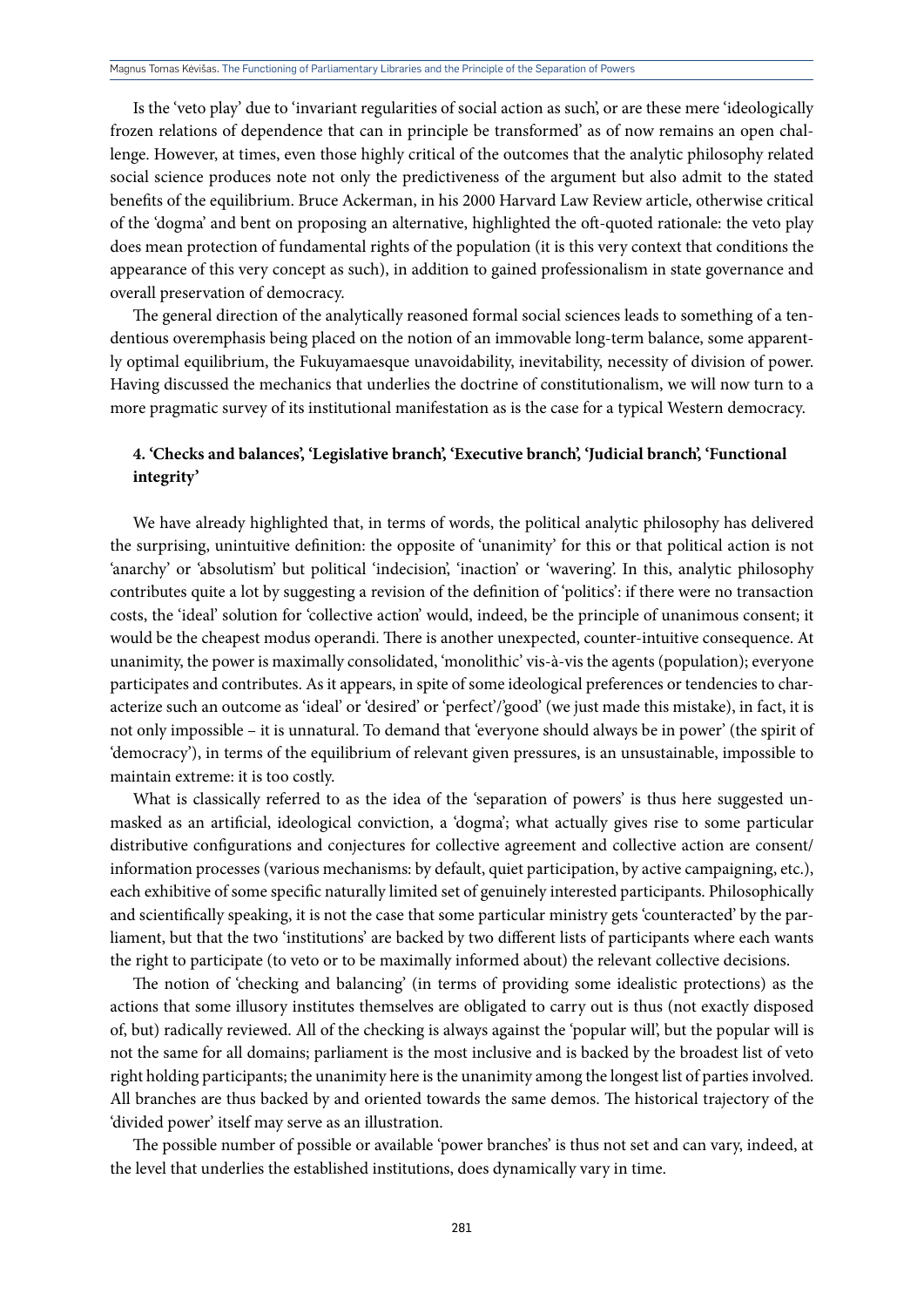Following Montesquieu and the proponents of the ideology of the American Revolution, there are at least three historically conditioned branches of government with historically stable functional competencies that are to express their commitment to 'check' (the bipartite/tripartite system34): the crown is the oldest (the executive branch), the courts are of more recent ascent (the judicial branch), with the representative parliaments/assemblies being the most modern innovation (the legislative branch).

| Crowns      | Check the rule against long-term, historical consistency and integrity.           |
|-------------|-----------------------------------------------------------------------------------|
| Courts      | Check the rule against semantic and syntactic, logical consistency and integrity. |
| Parliaments | Check the rule against popular will.                                              |

In this arrangement, even the popular will, presumably if usurped by a demagogue, may be checked by the other branches of government. Constitutionalism, at its core, is anti-democratic.

The requirement of 'long-term, historical consistency' is conservative, and the parliaments' (which are dynamic by definition) ability to, effectively, check the crown has had an effect on the latter's form; the 'checking for long-term, historical consistency' may be placed with a different branch, but not necessarily. Some contemporary constitutions provide for either relatively long terms for the president (in presidential systems, the 'crown'), or members in one of the houses of parliament (for example, US senators sit for six-year terms as opposed to member of the House who sit for two-year terms). Another routine solution is to populate an institution with professional experts, 'career public servants', the bureaucracy, who serve without terms or term limits and thus ensure the long-term continuity of a tradition.

An analysis of the constitutionally granted abilities to act that characterize the separated branches in the Lithuanian constitution/tradition reveals that the 'crown' (as is the case in many other jurisdictions) is once again divided, adding a further dimension to the separation of powers in addition to the established principle.

| Parliament             |           | vs. Cabinet (confirmation).                                |
|------------------------|-----------|------------------------------------------------------------|
| Crown                  | President | vs. Parliament (veto), vs. Court (appointment).            |
|                        | Cabinet   | vs. Parliament (with President, under certain conditions - |
|                        |           | calling of snap election).                                 |
| (Constitutional) court |           | vs. Parliament (constitutionality),                        |
|                        |           | vs. President (constitutionality),                         |
|                        |           | vs. Cabinet (constitutionality).                           |

An analysis of the ultimate 'sovereign' – what legitimizes the separated branches themselves – suggests that as of now the classical checking criteria have been ultimately replaced by one criterion: the will of the majority. This is even more pronounced in the US constitution: as all branches of government derive their power, ultimately, from the trust of the majority, they 'check' the majority against the same majority.

| Parliament: |            | Check the rule against majority will.                              |
|-------------|------------|--------------------------------------------------------------------|
| Crown       | President: | Check the rule against majority will.                              |
|             | Cabinet:   | Check the rule against majority will.                              |
| Court:      |            | Check the rule against majority will (in the sense that the judges |
|             |            | are appointed by elected politicians).                             |

Should one make the argument that there is a difference between a certain 'majority will at time *A*' and then a certain 'majority will at time *B*', and that it is those that check each other, the constitutional arrangement itself would immediately gain in conservative bias: what is being 'balanced against' is

<sup>34</sup> In addition to the works cited in 26, for a two-partite division, see Locke, J. *Two Treatises of Government.* London: Whitmore & Fen, 1821, p. 263. Retrieved from <https://www.yorku.ca/comninel/courses/3025pdf/Locke.pdf> [accessed 27.04.2021].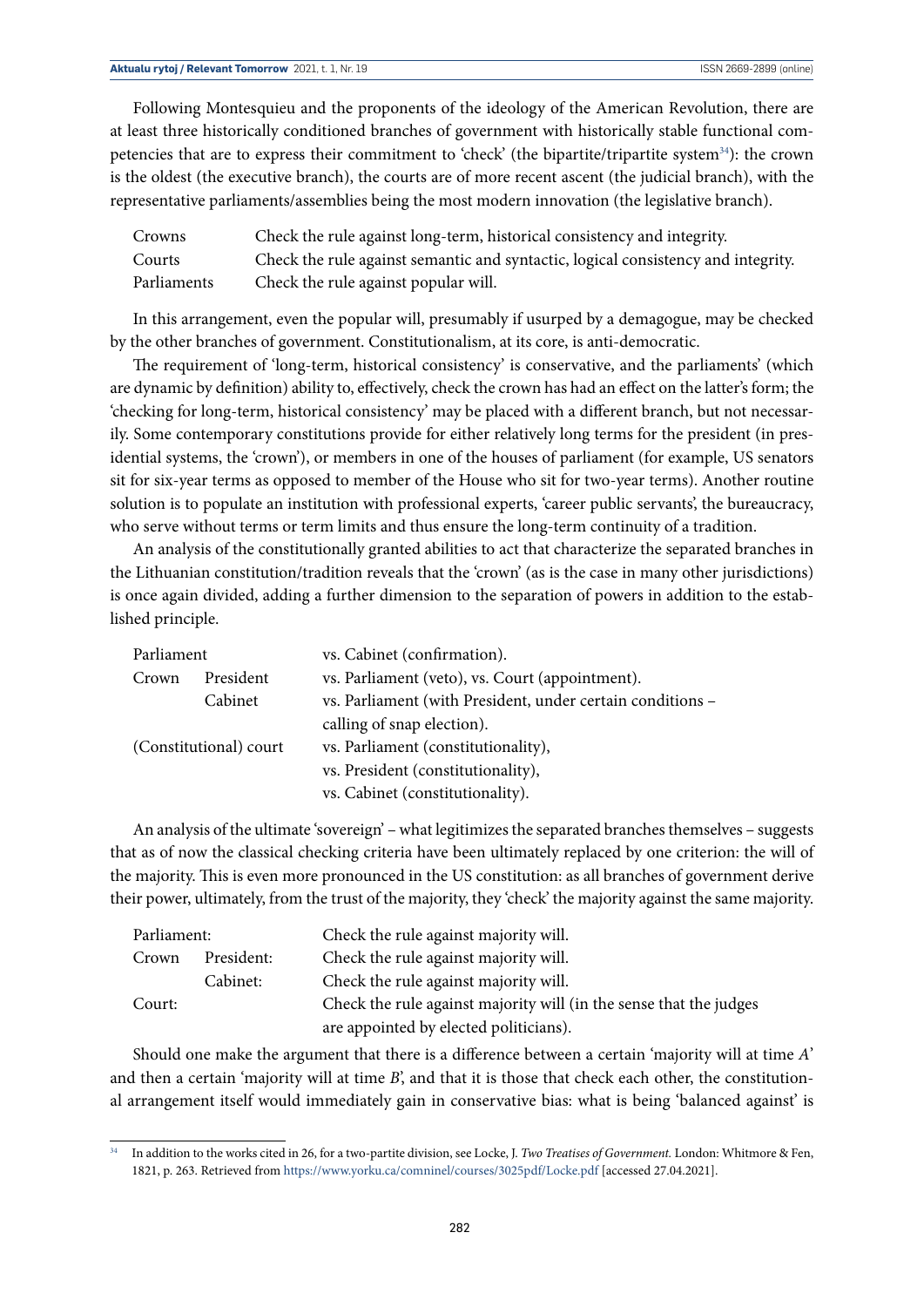not some hypothetical 'usurper' or 'tyrant' but any radical motion in the Marxist meaning of the term, something 'unreformist', 'ungradualist', a quick movement of passion. Theoretically, then, the will of the majority is thus checked against the will of the majority by contrasting the will of the majority at different times, and thereby ensuring the long-term stability. In order to radically change something, the majority's will for change must exist with a pronounced stability for a long period of time and get expressed at several elections; otherwise no new collective action could get undertaken nor collective action carried out.

To some extent, in addition to the horizontal division of power, the current Lithuanian constitutional configuration encompasses a vertical division of power, too. The local government is separate from the central administration, though they both derive their legitimacy from the same source, the will of the (active) majority, distributed in time, and, also, exhibiting various limitations in terms of space (rural communities vs. the urban electorate vs. the national average).

These few remarks as to the historical trajectory of the separated powers in their interrelationship and as to the current implementation of the principle in the Republic of Lithuania reveal, that the actual data is in keeping with the theoretical prediction: the reason behind the division is not so much an artificial desire for some idealistic protections but a way of realizing the natural tendency towards dynamically varied participatory widths. We will now turn to the information behaviour that these dynamic communities of participants may be exhibitive of.

#### **5. 'Information costs', 'Information behaviour', 'Information tailoring', 'Information provision'**

Thus far in this article we have been focusing on the conceptual work that went into arguing for the infrastructure of analytic-philosophy related formal social science. We have seen how the formalist tradition reinterprets 'society' as a kind of interaction of rational agents striving for collective, collaborative, concerted action based on social agreement, everything else being illusions that arise out of this dynamic. We further pushed and elaborated on this infrastructure, pursuing a novel theoretical reinterpretation of the process of the division of power and resorted to a few pragmatic examples. Now we will enhance the discussion by adding to the dramatization a crucial additional layer: the nature of the relationship to information, to the contents/data being collected, gathered, debated, discussed and agreed-upon.

The greatest difference between the classical doctrine of the separation of powers and the reinterpretation of the principle arising from the argument based on the notion 'veto as a game' is one of attitude: there is no reason to pursue some separateness artificially, deliberately, purposefully and forcefully and then to maintain it per force, counteracting some natural tendency; indeed, the stratification/divergence/ separation itself is a natural tendency in a field that is free from interference (the field must be a field of pronouncedly – rational – agents, and we will turn back to this limitation later). The divergence between the branches of divided power or, more precisely, between separate, functionally integrative, focused communities of interested participants is to be observed as an organic, inevitable outcome.

Transaction costs as defined by Buchanan & Tullock, we argue, include information costs. Indeed, information costs constitute the bulk of the 'dealing':

(1) one has to know the context, one has to be able to compare one's own aims with those of the competition which means that one has to have access to the information that is not freely available.

(2) The looking for and the finding of allies, the negotiating of possible alliances, again, takes time and effort, dialogue skills and competencies that, in turn, may be more or less affordable.

Finally, (3) information par excellence requires access to data sources that must somehow be purchased, means of collecting intelligence and then means of channelling of this collected intelligence, storing it, retrieving it, abstracting over it, etc. In short – the formalist account of a transaction matches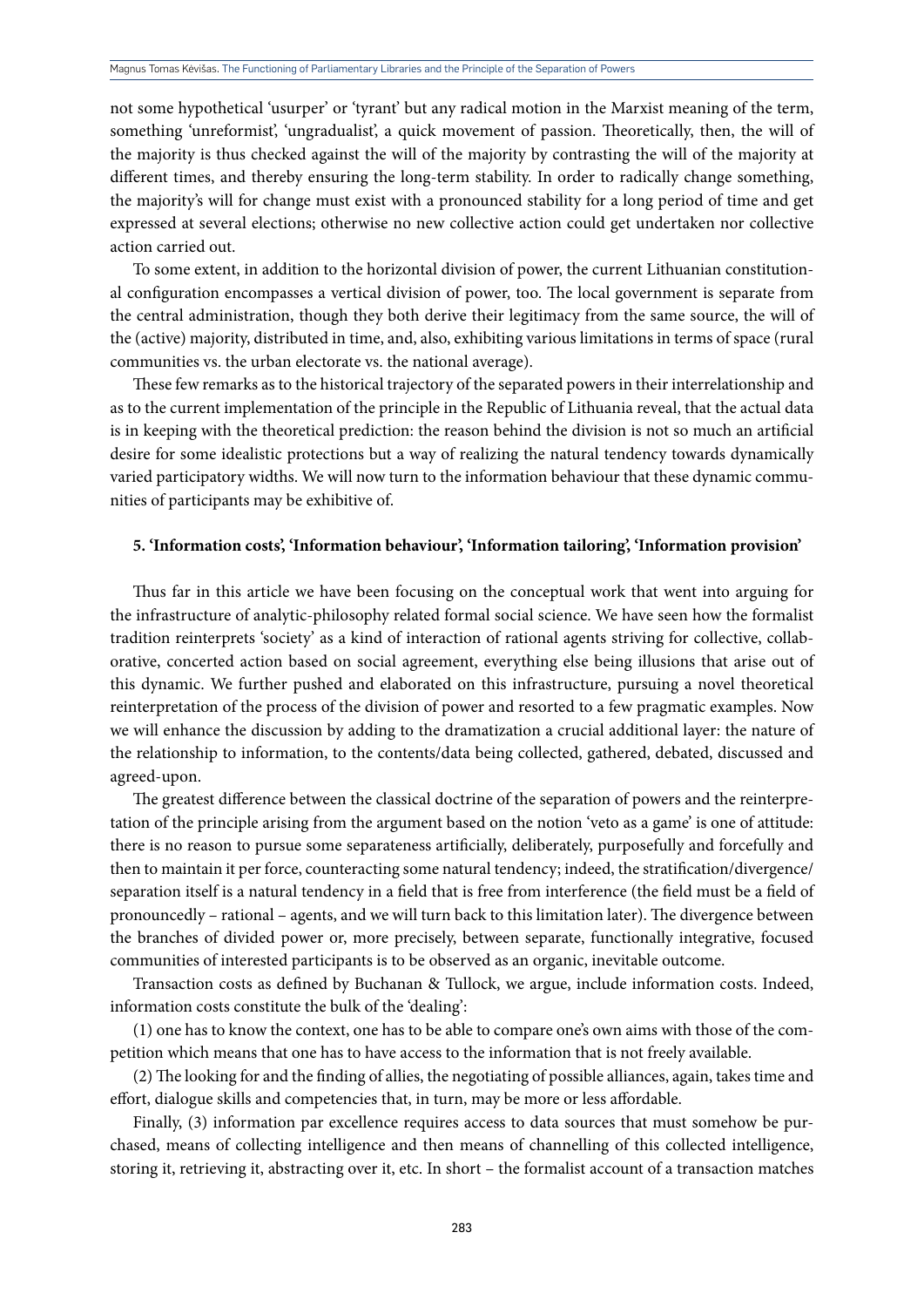the biological tenet that 'information is expensive', and that biological species, given their being evolutionarily conditioned, relate to the entirety of information on a strict 'absolutely need to know' basis: there is no evolutionary motivating for frivolousness, excess and redundancy. Indeed, transactions are so costly that they make a substantive array of configurations that enable collective action, downright unaffordable – as desirable as a particular configuration might be.

Information behaviour is, therefore, from a formalist as much as from a biological point of view, kind-specific. Vernickaitė<sup>35</sup> in her pragmatic study of the information needs of the Lithuanian parliamentarians, established the specificity of the information being looked for, ordered, consumed and relied upon by the members of the Seimas, the Lithuanian legislature. Neither of the two papers referred to above include a contrastive study of the needs of parliamentarians as opposed to those of, say, ministry 'career public servants', but the segments where the information behaviour is shown to correlate with the functions of a member of parliament – the contexts, their addressees, their clientele, the genres – indicate that, pragmatically, one can observe an undeniable specificity within the information behaviour of some serving members of a particular branch of government classically understood. There are to be observed associated information consumption habits.

Information seeking behaviour of parliamentarians is, indeed, well-studied, and the research covers a varied geography.<sup>36</sup> A few publications, respectively, focus on information habits of public administrators (managers in the civil service<sup>37</sup>) and law practitioners.<sup>38</sup> As our aim is more motivated by the philosophical considerations and we remain committed to constructing a conceptual argument, we will refrain from delivering a more elaborate meta-scientific overview of these, but we note that the research does indicate a divergence: the information characteristics, types, sources do correlate with functions; they do point to a customization, perhaps even functional personalization.

Sabatier & Whiteman argue that in the totality of the information needs of parliamentarians/legislators, there are to be distinguished four kinds of relevant data:

- political information, which relates to the configuration of different attitudes in a particular parliament/assembly and in a particular community, pool or electors that the assembly represents;
- § policy information, which encompasses the contents of the particular decisions proposed, the favourite and the competing alternatives and the consequences or implications that this or that particular decision is to bring in its direct aftermath or indirectly, the impact it will have on the electorate or just downright generally;
- evaluative information, which focuses on the reliability of the political and policy information available: to what extent did the predictions match the factually observed outcomes in the past?, how successfully some particular laws or programmes may be implemented or tend to be implemented?

<sup>35</sup> See Vernickaitė, A. Lietuvos Seimo narių informacijos poreikiai ir šaltiniai. *Parlamento studijos,* 2012, Nr. 13, p. 16–47; Vernickaitė, A. *Information Behaviour of Members of Parliament and Its Determinants*. Summary of Doctoral Dissertation: Social Science, Communication and Information (08 S). Vilnius: Vilnius University, 2014. Retrieved from [file:///C:/Users/DARIUS~1.ZIE/Ap](file:///C:/Users/DARIUS~1.ZIE/AppData/Local/Temp/1/2181825-1.pdf)[pData/Local/Temp/1/2181825-1.pdf](file:///C:/Users/DARIUS~1.ZIE/AppData/Local/Temp/1/2181825-1.pdf) [accessed 27.04.2021].

See Orton, R.; Marcella, R.; Baxter, G. An Observational Study of the Information Seeking Behaviour of Members of Parliament in the United Kingdom. *Aslib Proceedings*, 2000, Vol. 52, No. 6, p. 207–217; Mostert, J.; Ocholla, D. Information Needs and Information Seeking Behavior of Parliamentarians in South Africa. *South African Journal of Libraries and information Science,* 2005, Vol. 71, No. 2, p. 136–150; Mansour, E.; Alkhurainej, N. Information Seeking Behaviour of Members of the Kuwaiti Parliament (MKPs). *Library Review,* 2011, Vol. 60, No. 8, p. 671–684; Hossain, U. M.; Hossain, A. M.; Islam, S. M. An Assessment of the Information Needs and Information-Seeking Behaviour of Members of Parliament (MPs) in Bangladesh. *Information and Learning Science,*  2017, Vol. 118, No. 1/2, p. 48–66.

<sup>37</sup> See Almutairi, H. Factors Affecting the Information Behaviour of Managers in the Kuwaiti Civil Service: A Relational Model. *Information Research*, 2011, Vol. 16, No. 2. Retrieved from <http://InformationR.net/ir/16-2/paper477.html.>

<sup>38</sup> See Khan, S. A.; Bhatti, R.; Khan, G. Information-Seeking Behavior of Law Practitioners: A Survey of Bahawalpur City. *Library Philosophy and Practice (E-Journal),* 2011, Vol. 4. Retrieved from [https://digitalcommons.unl.edu/cgi/viewcontent.cgi?article=1612&](https://digitalcommons.unl.edu/cgi/viewcontent.cgi?article=1612&context=libphilprac) [context=libphilprac](https://digitalcommons.unl.edu/cgi/viewcontent.cgi?article=1612&context=libphilprac) [accessed 27.04.2021].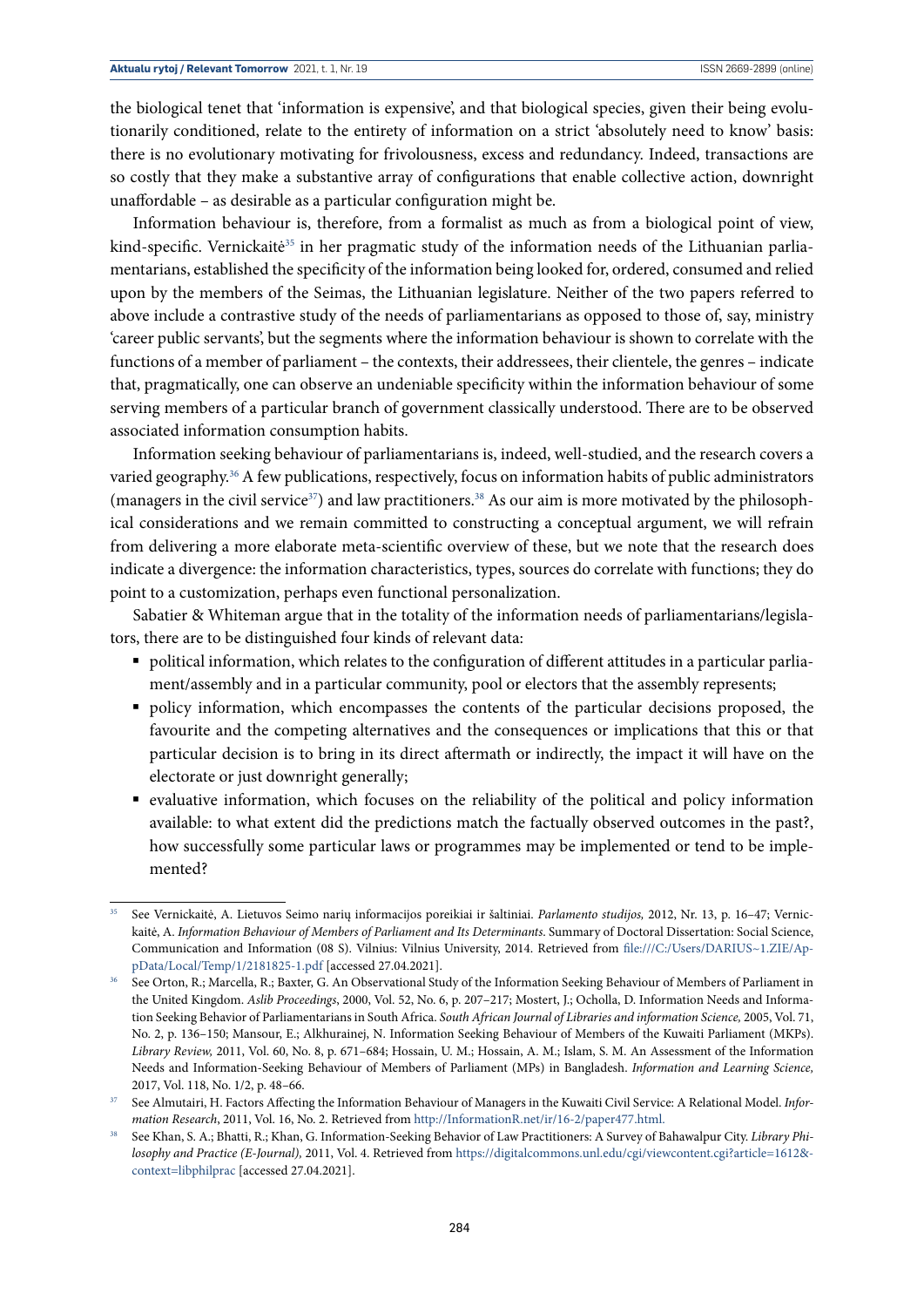§ management information, which encompasses the timetable of the individual and the schedule of the parliament as a whole, keeping an eye on the timetable of topics as reflected in the tendencies within the public discourse, the public 'problematica'. This also includes the most down-to-earth data as to the organizational matters of the parliamentary sessions and committee sittings.<sup>39</sup>

The specificity of information behaviour implies a targeted information tailoring: it is economical, rational, elegant, and methodologically reasoned – inasmuch as the information work is 'outsourced' to some special dedicated body for information provision – that the production of that body be deliberately tailored. Tara defines information tailoring as 'a purpose or person-based information provision process, during which information contents are composed and packed according to either a particular purpose or a particular list of users' needs/wants'.<sup>40</sup> The emphasis on the needs/wants here is crucial: it is the rule played by the relevant end user's demand that separates information tailoring from information manipulation. (In information manipulation, the composition and packaging of the contents is guided by considerations arising from the information provider.) As such, information tailoring is a notion that has a pronounced application dimension to it. To give a very down-to-earth example, the tailoring plays a role in the construction of various tools, devices and gadgets that carry a display or other component capable of transmitting texted contents: in making a decision as to what should be displayed/made available in what order so that the contents and the navigation solution be intuitive for the user; much research and development goes into discovering such user needs.<sup>41</sup> To give another example, Lehmann et al.42 focus on the issue of medical information tailoring for cancer patients. There are many other specific domains.

If the principle of information tailoring holds, then, based on the needs of the parliamentarians as have been revealed by the many pragmatically grounded research papers, an argument could be made as to the information tailoring that specifically addresses the members of various legislative assemblies. Before we conclude as to what this tailoring might amount to, we will examine several real life examples, studying the functions, as defined in normative documents and statutes, and as can be factually observed in day-to-day operations, of several parliamentary libraries. We choose this particular concept at this point, even though the subsequent analysis reveals that there is something of a tension between this concept and that of 'legislative library' or 'legislative information service provider'.

#### **6. Informal (pragmatic) tendencies**

In the context of the preceding analytical, more or less mathematical modelling oriented, sections (though we did recourse to several pragmatic examples), this one will seem out of context. However, the purely theoretical considerations just outlined must be made stand in the context of actually collected real life data.

<sup>39</sup> See Sabatier, P.; Whiteman, D. Legislative Decision Making and Substantive Policy Information: Models of Information Flow. *Legislative Studies Quarterly*, Vol. 10, No. 3, 1985, p. 395–421.

<sup>40</sup> See Tara, M. Aspects of Information Tailoring in the 21st Century. In. *Encyclopedia of Information Science and Technology* / Eds. M. Khosrow-Pour. Hershey: IGI Global, 2015, p. 4042–4044.

<sup>41</sup> See Yoon, H.; Shin, D. H.; Kim, H. Health Information Tailoring and Data Privacy in a Smart Watch as a Preventive Health Tool. In: *Human-Computer Interaction: Users and Contexts. HCI 2015. Lecture Notes in Computer Science,* Vol. 9171, Springer / Eds. M. Kurosu. Cham, p. 537–548; Kim, K. J.; Shin, D. H.; Yoon, H. Information Tailoring and Framing in Wearable Health Communication. *Information Processing & Management,* 2017, Vol. 53, No. 2, p. 351–358; Ghalibaf, A. K.; Nazari, E.; Gholian-Aval, M.; Tara, M. Comprehensive Overview of Computerbased Health Information Tailoring: A Systematic Scoping Review. *BMJ Open,*  2019*,* 9:e021022.

<sup>42</sup> See Lehmanna, V.; Labriea, N. H. M.; Weert, J. C. M.; van, Dulmend, S.; Hanneke, J. C. J. M. de H.; Kersteng, M. J.; Pieterseh, A. H.; Smetsa, E. M. A. Tailoring the Amount of Treatment Information to Cancer Patients' and Survivors' Preferences. *Patient Education and Counseling,* 2020, Vol. 103, No. 3, p. 514–520.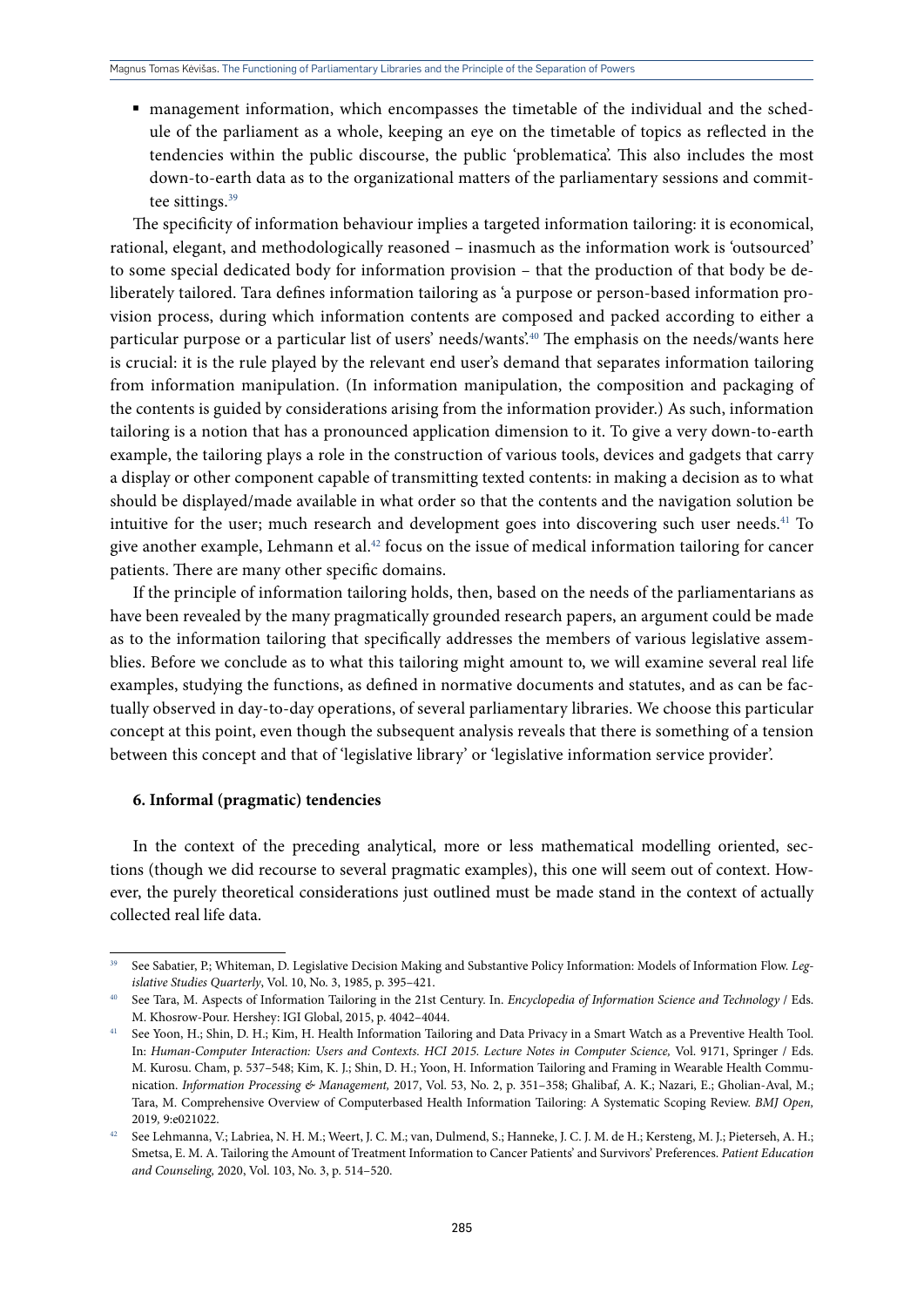The notion of a 'parliamentary library' in pragmatic language occurs most often in *regulations* and other statutory, normative documentation that establishes one, or in *branding*, in that the services or products of a parliamentary library carry the name of the producer.

For the purposes of this article, we surveyed the ways in which the idea of a 'parliamentary library' is implemented in several Western jurisdictions and what particular products and services it is deliberately associated with. We would argue that it makes sense to further concentrate on the models as exhibited by the sovereignties that are culturally, historically and geographically close to Lithuania. For one thing, there is not much variation in the spectrum, and these few examples alone are suffice to characterize the field; secondly, because of developmental affinities, parallelism and contingencies, the selected examples are easy to compare to the Lithuanian historical process and realities.

In the neighbouring democratic countries, the parliamentary libraries are established as separate, individuated institutes, unrelated to the (main) national libraries, here meaning those that receive and administer copies of publications submitted under the requirement of 'legal deposit' (deposit libraries). This exact principle of separation is implemented in Latvia, where 'Nacionālā bibliotēka' is separate from 'Latvijas Republikas Saeimas bibliotēka'. In Poland, the deposit 'Biblioteka Narodowa' is separate from 'Biblioteka Sejmowa', as is the Swedish deposit 'Kungliga biblioteket – Sveriges nationalbibliotek', – from 'Riksdagsbiblioteket'. The parliamentary libraries may be restricted to mere cataloguing and housing relevant printed and electronic matter, and then be separated from individuated 'research and analysis departments' usually functioning within the structure of the parliamentary chancellery (as is the case in Latvia, where the Chancellery of the Latvian Saeima also encompasses a separate division for information analysis and research, 'Saeimas Analītiskais dienests'). Or a parliamentary library may carry out the functions of both (as is the case in Norway, where the 'Stortingsbiblioteket' itself produces regular information summaries as well as foreign affairs and analytical reports).

The distinction between a 'parliamentary library' on the one hand and a 'national library' on the other allowed for a rather specific crystallization of a narrow, but focused and well-delineated functional definition of 'parliamentary information needs' and the associated 'information provision':

- indeed, 'parliamentary libraries' are often, technically, called 'legislative libraries', thereby highlighting their commitment to serve by addressing the specificity of the process of the promulgation and enactment of laws and legally non-binding representative resolutions. Usually these libraries or library services comment on the legislation the potential of which is being explored, comment on the bills proposed and debated, *reflect on the possible (likely) public reaction* – or the reaction of specific interests groups – to the legislation under exploration, debate or scrutiny;
- § provide reasoned evaluations of the relationship between the existing laws and the proposed ones, *comment on the legal integrity of the particular jurisdiction's proposed bills, codes and statutes* (this function itself is sometimes debated exactly on the grounds of the separation of powers – the pre-enactment review of bills in terms of their constitutionality stands in sharp conflict with the freedom of the parliament);
- collect and disseminate data, distribute more or less sophisticated primary information or meta-information products that are of relevance when *forecasting the potential impact of some proposed bill;* in this particular context, foreign examples may well be cited and analysed, overviews of the foreign practice that is of relevance or directly equivalent may be compiled and disseminated.

This narrow and focused remit and purposes and aims of the Western legislative libraries or library-like service providers is established in greater or lesser detail in acts and normative texts of individual jurisdictions or in international guidelines (these are merely consultative and recommendatory in nature: 'Guidelines for legislative libraries' and 'Guidelines for parliamentary research services').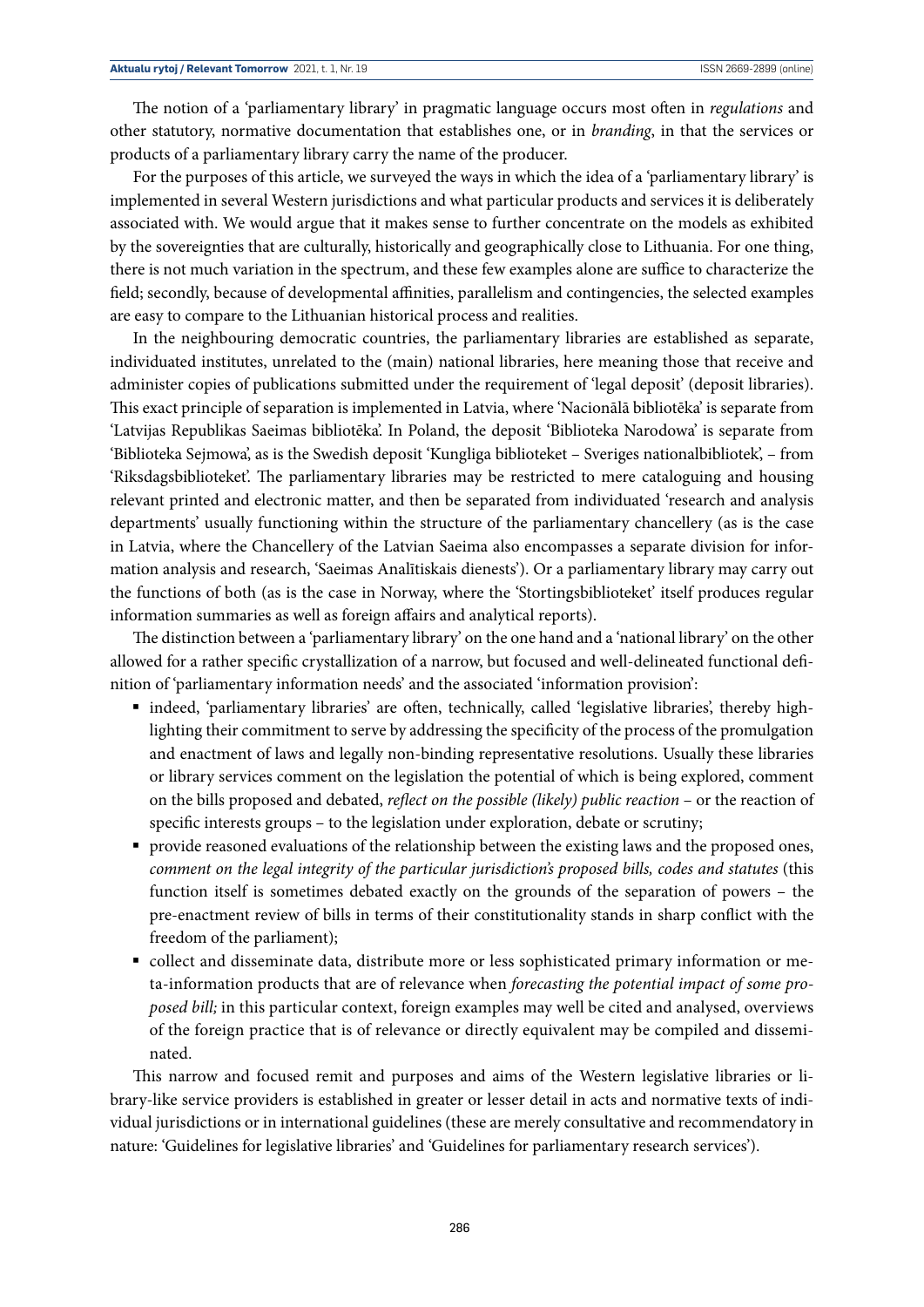#### **7. The Lithuanian case**

The Lithuanian example is unique: there is no separate library of the parliament.

Though, historically, the principle did have currency. In the years 1981–1990, during the Soviet occupation, the Supreme Soviet of the Lithuanian Soviet Socialist Republic did house a separate library that provided information resources to the then-deputies (information provided by the anonymous reviewer).

One reasonable explanation could be the particular historical circumstance that the current building of the National Library and the current building of the Seimas make parts of one and the same architectural ensemble; what we mean here is the physical proximity, the two buildings stand side by side. However, this proximity is relatively recent and dates back only to 1980; initially it was the building to house the Supreme Soviet of the Lithuanian Soviet Socialist Republic that stood next to the existing National Library. First-hand witness accounts of the current employees of the Library attest to the role that it naturally and organically played in the functioning of the Supreme Soviet – Reconstituent Seimas and the subsequent parliaments, especially starting with the early 1990's.<sup>43</sup> The Presidium of the Supreme Council trusted the National Library with the parliamentary information provision, formally, on 20 February 1991.<sup>44</sup>

Since the interaction between the National Library and the Parliament as a whole or individual parliamentarians is organic, unmediated, and direct, and since any request for meta-information, information or analysis can – and could in the past – be formulated and delivered in person, then carried out and the product returned immediately, the specificity of the work, the *'parliamentary function' is not – and has never been – formally delineated in a promulgated law or a piece of a more specific secondary, subordinate legislation prior to the early 2000s*. In the Lithuanian Law on Libraries issued in 1995, the first mention of 'functions of a parliamentary library' was introduced as the amendment approved in July 2004. The Lithuanian case is somewhat unorthodox in that even though the Office of the Seimas has a special division for investigation ('Tyrimų skyrius') and an additional structure for general and bibliographic information (Bendrosios ir bibliografinės informacijos skyrius), there is no separate library of the Seimas. The functions of a typical parliamentary library are reserved for the National Library.

The aforesaid division for investigation under the Office of the Seimas, first and foremost, handles narrow-in-scope information requests of the members of Parliament, though it is to be expected that the division carry out other functions as well (generally, its profile is comparable to that outlined in the international *Guidelines for parliamentary research services*<sup>45</sup>). Our study of a recent chronological sample of those (spanning 1 January 2021 – 30 April 2021, 15 releases; spanning the whole year 2020, 32 releases; spanning the whole year 2019, 26 releases) revealed that an overwhelming number of those are summaries of some particular practices in other EU or foreign countries: e. g., titles like 'Regulations on mandatory vaccination in other EU countries' or 'Regulations on forensic psychiatric evaluation in foreign countries'.46 There is no limitation on subjects or scope of a typical survey. Some of the releases are produced and research conducted upon the initiative of the staff members, of whom there are (as of today) 12. A much larger department for law assists the members of the Seimas in ensuring legal integrity of legislative texts. The aforementioned division for general and bibliographic information in its remit matches the prototypical outline of a 'parliamentary library' somewhat closer,<sup>47</sup> but the staff members here are also few (as of 2021, 12).

<sup>&</sup>lt;sup>43</sup> See Gudauskas, R.; Budriūnienė, J. Nacionalinė biblioteka ir valstybė. Parlamento studijos, 2019, Nr. 27, p. 5–14.<br><sup>44</sup> Dėl Lietuvos nacionalinės Martyno Mažvydo bibliotekos funkcijų išplėtimo. Lietuvos Respublikos Au mas, 1991 m. lapkričio 20 d. nutarimas Nr. I-2008. 45 See *Informacijos ir komunikacijos departamento Tyrimų skyriaus uždaviniai ir funkcijos (2021)*. Lietuvos Respublikos Seimas. Re-

trieved from [https://www.lrs.lt/sip/portal.show?p\\_r=35381&p\\_k=1&p\\_a=6&p\\_pad\\_id=1004#844](https://www.lrs.lt/sip/portal.show?p_r=35381&p_k=1&p_a=6&p_pad_id=1004#844) [accessed 27.04.2021].

<sup>46</sup> See Valiukaitė, D. *Privalomos vakcinacijos reglamentavimas Europos Sąjungos valstybėse narėse: analitinė apžvalga 19/14*. Lietuvos Respublikos Seimas, 2019.03.22. Retrieved from [https://www.lrs.lt/sip/getFile3?p\\_fid=14722](https://www.lrs.lt/sip/getFile3?p_fid=14722) [accessed 27.04.2021].

<sup>47</sup> See *Informacijos ir komunikacijos departamento Bendrosios ir bibliografines informacijos skyriaus uždaviniai ir funkcijos (2021)*. Lietuvos Respublikos Seimas. Retrieved from [https://www.lrs.lt/sip/portal.show?p\\_r=35381&p\\_k=1&p\\_a=6&p\\_pad\\_id=1004#844](https://www.lrs.lt/sip/portal.show?p_r=35381&p_k=1&p_a=6&p_pad_id=1004#844) [accessed 27.04.2021].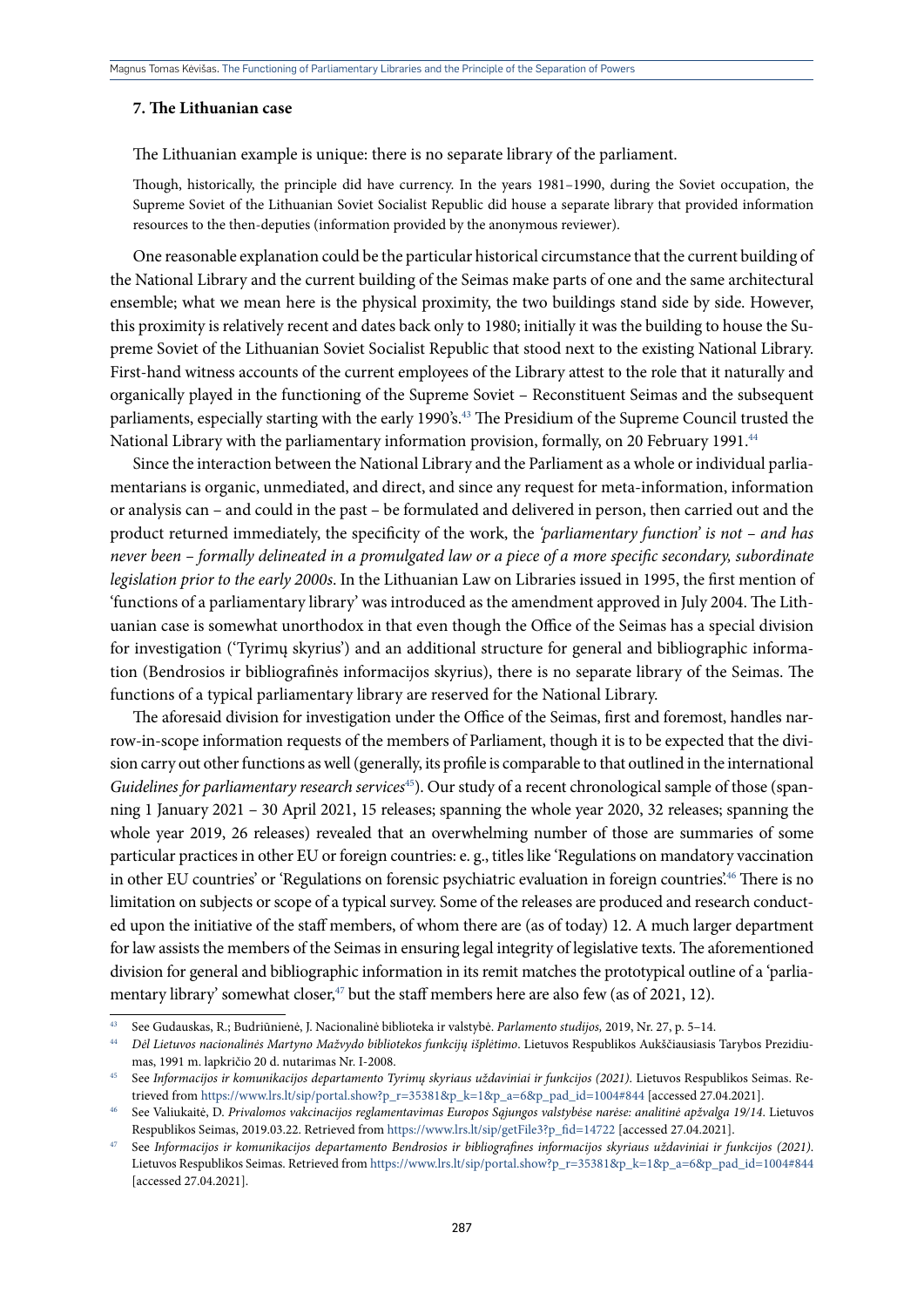The Lithuanian Cabinet has a separate Government Strategic Analysis Centre, STRATA, that 'provides government and ministries with the independent, research-based information required to make evidence-based public policy decisions.<sup>48</sup>

Under the current version of the Lithuanian Law on Libraries, the more general task of assembling, collecting and administering a more significant pool of data, monitoring the public discourse, supplying the parliamentarians with information that is free from their immediate requests, the conducting of systematic research that addresses the needs of the legislature is delegated to the National Library. Among other functions, the formulation of the task is somewhat liberal and generous; Article 8.11 states: '[The National Library] addresses the information needs of the Seimas and the Cabinet, other State government and administration institutions or of the public servants in regard to their acting in the capacity of their official duties [i.e. responds to their requests for information]; [the National Library] collects and administers the documents and data that is relevant for the purposes just stated.<sup>49</sup>

## **8. 'Parliamentary information services', 'Parliamentary library', 'Publication by a national and parliamentary library'**

So far we have been gathering all of the tools that are needed to deliver a formal social science based definition of parliamentary information services. In the previous two sections, we surveyed the pragmatic solutions as attested in several Western jurisdictions. We saw the Lithuanian model somewhat diverging from the structuring that is characteristic of a typical Western arrangement. Before continuing, we will now explore the peculiarities as exemplified by the Lithuanian framework further.

A similar arrangement where there is but one and continuous, integrative institute of a national-parliamentary library is the case for but a few other jurisdictions: the United States, where the function is performed by the Library of Congress, and Georgia (Caucasus Region) where the main State library is the National Parliamentary Library of Georgia, 'Sakartvelos parlamentis erovnuli biblioteka'. In both cases, the tradition is long-standing. The American example dates back to 1800, when a set of books and maps were purchased from London for the use of congressmen, thus initially as a resource for deliberately legislative purposes; the Library of Congress gained the features of a national library in the 1970s and 80s under the leadership of Ainsworth Rand Spofford. The Georgian equivalent, technically, was formed in 1923 upon the merger of the Tiflis Public Library and the Parliamentary Library.<sup>50</sup>

It is also the case that the United States is notorious for the number of publicly partisan think-tanks who deliver political analyses, supply the political debate with information and suggest both informal direction for the legislators and provide them with ready-made answers to challenges and questions. Indeed, not all of the think-tanks, institutes, foundations and public policy institutions are openly tendentious, but a great number of them are and serve in the way of 'evening things out' and leaving the field 'balanced'. Think-tanks, in their contributing to the public debate, often influence the process of law enactment in a visible way.

Inasmuch as such a broad generalization is at all permissible, it is worth noting that both the American Congress and the Georgian Parliament are exhibitive of a pronounced political polarization and a rather dynamic interplay between/among the parties. One might ask as to whether this feature of the parliamentary modus operandi has something to do with the associated development of a well-endowed, massive, national in character information service to supply the alienated cohorts of representatives with something of a stabilizing tendency or background. (We thank Mrs Matonytė for the suggestion.)

<sup>48</sup> See STRATA: About us. *Government Strategic Analysis Center*. Retrieved from [https://strata.gov.lt/en/human-capital-poli](https://strata.gov.lt/en/human-capital-policy/24-structure-and-contacts/52-about-us)[cy/24-structure-and-contacts/52-about-us](https://strata.gov.lt/en/human-capital-policy/24-structure-and-contacts/52-about-us) [accessed 27.04.2021].

<sup>49</sup> *Lietuvos Respublikos bibliotekų įstatymas*. Lietuvos Respublikos Seimas*,* 2004 m. liepos 15 d. įstatymas Nr. IX-2378. Retrieved from <https://e-seimas.lrs.lt/portal/legalAct/lt/TAD/TAIS.238641> [accessed 27.04.2021].

<sup>50</sup> See more Cole, J. Y. *America's Greatest Library: An Illustrated History of the Library of Congress.* Washington: The Library of Congress, 2017.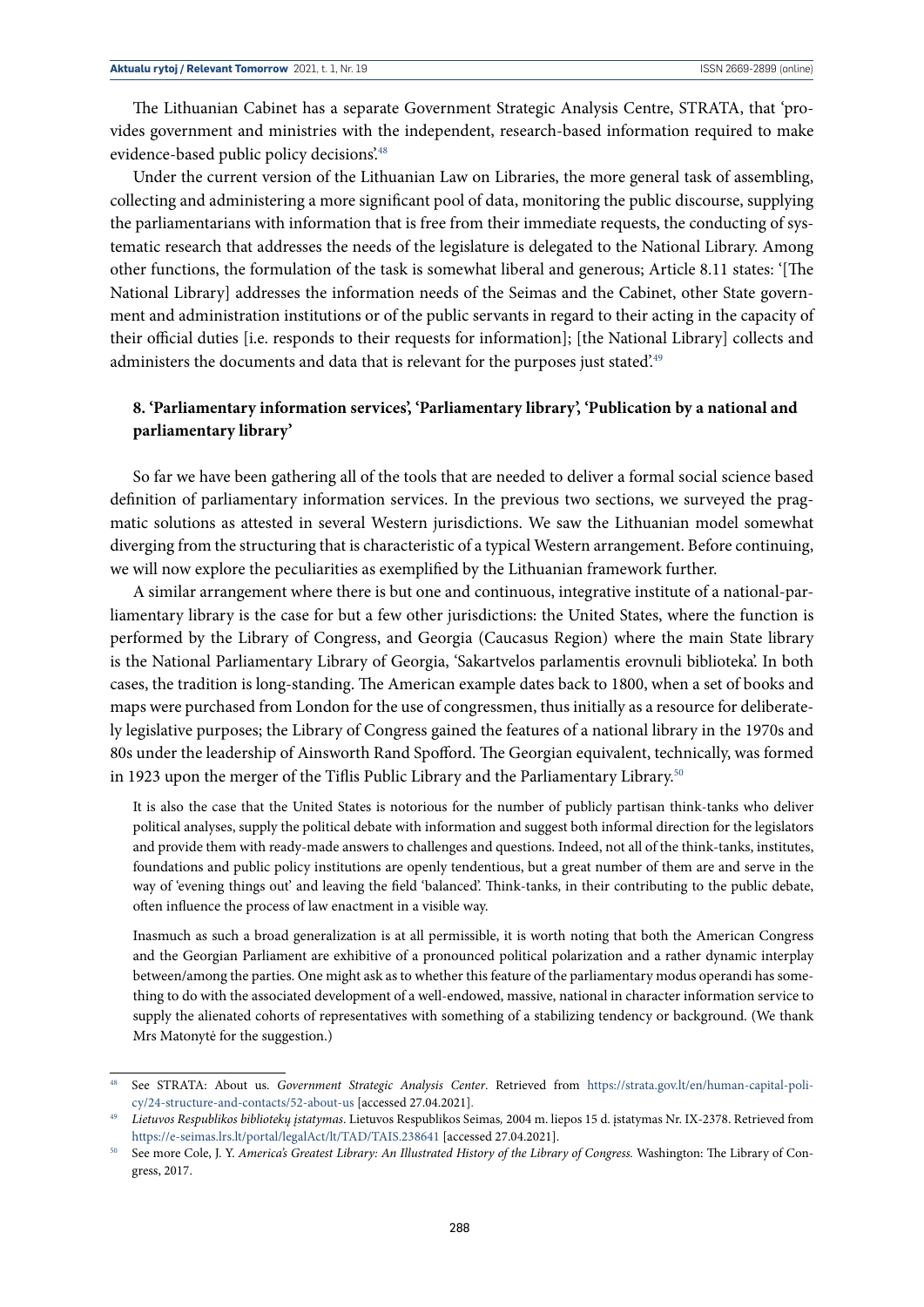We would argue, based solely on the Lithuanian, American and Georgian pragmatic cases, the very principle itself, the idea that the functions of a national (deposit) library (which is usually also an integral part of an extensive national library system), and those of a *parliamentary library* might be vested in a single institution is thus sound and should not import any negativity. Especially if one considers Lithuania: the relation and the interplay of information needs on the one hand and information provision on the other between the National Library of Lithuania and the Seimas is of long-standing, productive and exhibitive of mutual trust; it is an unwritten tradition.

Even more so, and this is quite the point, a parliamentary library that at the same time is also the national deposit library has in its possession fundamentally broader, more varied, indeed, maximally varied, more elaborately, systematically and consistently assembled, catalogued, organized and administered resources than a typical legislative library. These features and characteristics that are atypical of a legislative library, as defined by its narrow functional definition, endow a national and parliamentary with the potential to take upon itself an enhanced, more qualified, richer role in delineating the current contents of the public life of any commonwealth, in detecting and highlighting the tendencies, topicalities, points of gravity within the civic and intellectual life, both in the short and the long term.

The entirety of constantly updated contents that is available to the staff of a national and parliamentary library enables the bibliographers and analysts to inform the legislator not only of textual and juridical implications of a particular bill or law but also to follow, report from, summarize, and analyse the broad and general vista and context of the public life of the country, the field in which various interest groups operate and interact, their aims and their methods for seeking those aims, their preferred strategy implementation methods, the chronological trajectories of particular intellectual or business trends. The resources available to a national and parliamentary library allow to elaborate on the potentiality that some particular motions of law promulgation – will, might – have within the entire perspective of the processes of democratic governance. In this sense, as an integral part of the mechanism, a national and parliamentary library is an authentic, purpose-oriented, arguably indispensable participant in a country's system of information production, consumption and circulation.

At any rate, the more exhaustive pool of information resources and the more advanced information processing and analysis of infrastructure/capabilities that underlie the meta-information products and services of a national and parliamentary library, while enriching the mechanism of state information provision as directed towards state officials or, in an even more general sense, the political elites of a particular country, do not negate the authentic and organic separation between/among the several individuated powers and their autonomous information needs and consumption practices. So as to maintain the distinction between separate powers, the meta-information and analytical production of a parliamentary library should not gain features that are in character for documents directed at the Cabinet, ministries, or courts.

Pragmatically, it would then follow that a meta-information or analytical *publication by a national and parliamentary library* is typically broad and liberal in its attempt to contextualize the phenomena under investigation in the field in many different aspects; it must rely on a survey of sources that as exhaustive as possible; paying attention to – as well and to as many as possible – various interest groups that operate in the field, attempting to remove the (artificial) prominence of some movements within the field that is due to their being deliberately forced to be prominent by organizing a systemic and large-in-scope public relations campaign; purposefully directed, targeted at, focused and useful within the entirety of information provision that is typical for a legislature.

Analytically, as the parliament, the national assembly, is the most inclusive 'power' in terms of the strata represented, has the longest list of participants, veto players, it must be supplied by information that is revelatory in terms of the movements within the field that is represents. Unlike information providers who serve at the pleasure of the Cabinet or the Constitutional Court, the information provider – a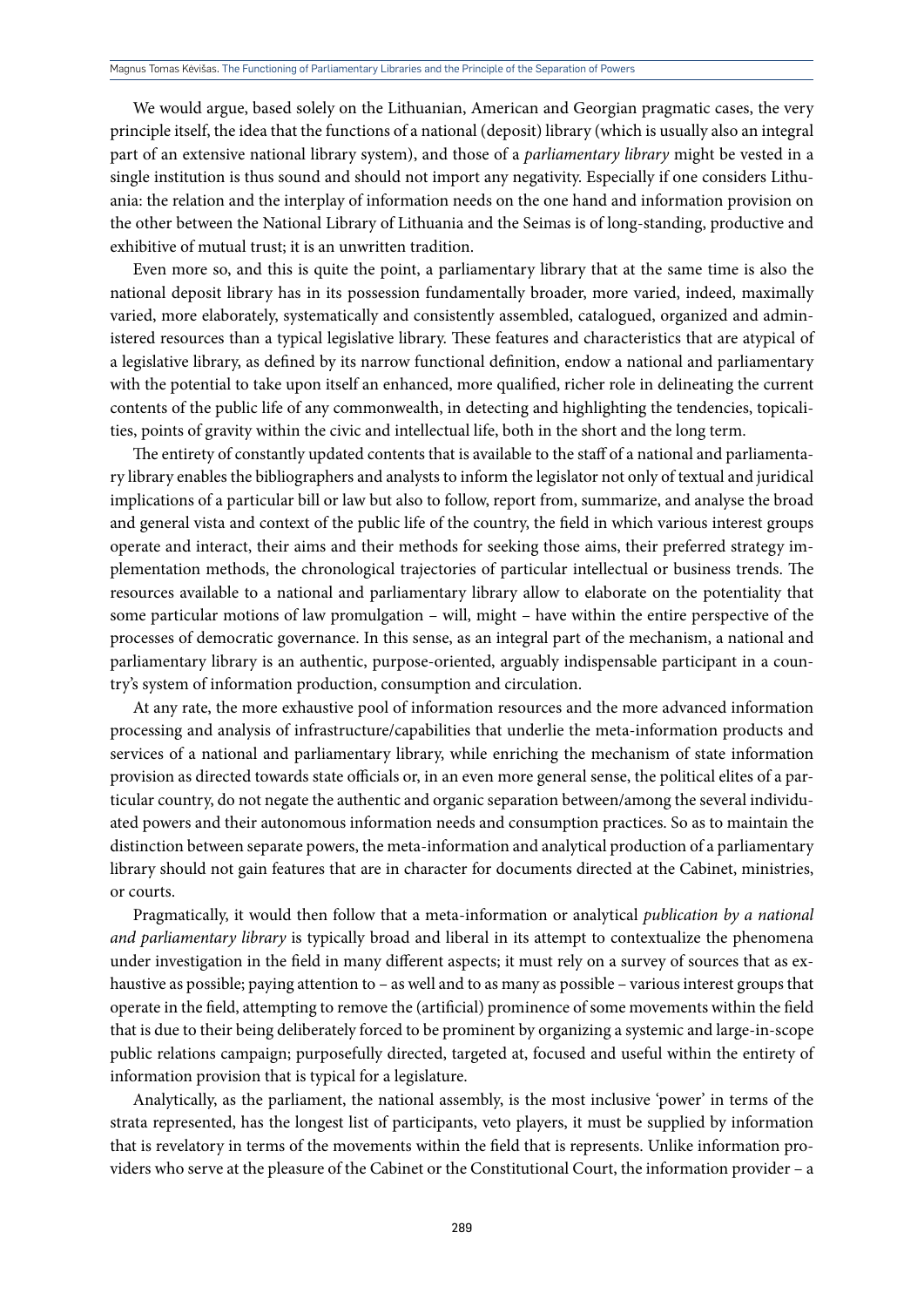parliamentary library – that serves the parliament must express the idea of 'parliamentarianism', here meaning the peculiarities of an institution that exhibits the greatest possible participatory width. The emphasis on the greatest technically possible participatory width carries along with it the tendency not to disregard marginal phenomena as, indeed, merely marginal; minute, insignificant and parenthetical voices as merely minute, insignificant and parenthetical; or discard negligible attitudes as exactly that.

We would argue that more than that, the researchers at a parliamentary library are not to let themselves to be taken hostages of the prevalent, mainstream and received attitudes, for tendencies in the public discourse may be as much forced and manipulatively conditioned as they are organic. To the list of the functional hallmarks of a typical parliamentary library as presented in Section 6:

- § comment on the reaction to the legislation, comment on the legal integrity of bills and laws, forecast the potential impact of the proposed bills;
- § we would thus add this one: conduct the monitoring of the public discourse, home and abroad, highlight the current developments of interest;
- distribute products that are of various genres and analytical depth that are based on this continued record of the ongoing public life.

These exact principles are to be reflected in greater detail in the guidelines for analytical work, definitions and tips for analysts and bibliographers, instructions and manuals for various meta-information collection, processing and dissemination procedures.

The national and parliamentary library, in the Lithuanian context, as an idea, is thus to be maintained. More than that: if anything, the principles outlined in this paper could be given an even more elaborate expression. Let us say, the issue as to the ownership and direct accountability might be raised and debated (currently, the National Library of Lithuania is technically under the Ministry of Culture of the Republic of Lithuania; its Director-General is appointed by the Minister of Culture and not by the Parliament).

#### **Outlook**

The eight short sections of this paper outline the argument for a particular definition of a 'parliamentary library' in the context of separated political powers.

Something of a stratification of 'society' per various degrees of involvement seems to be a somewhat unintuitive (perhaps even counter-intuitive) necessity and unavoidability, if a field of freely-interacting rational agents is posited at the point of departure. As much as they would want to, agents cannot afford to be involved in everything in the sense of contributing to (being a part of) consensus always-and-everywhere (consensi at various times and concerning various issues), for such a course of action is transactionally prohibitively expensive. Formation of 'elites' is a necessary outcome of social co-existence.

The analysis suggests a reinterpretation of the idea of 'separation of powers': the 'various degrees of involvement' stratification tends to entrench several – different – parallel pathways to decision making, all of them legitimate at the same time: some decisions will be left exclusively to the discretion of the interested and the experts, whereas in other cases a desire for broader involvement is likely to be observed.

Those decisions that call for the broadest involvement of the population are likely to fall under the most inclusive of the 'separated' 'pathways'/institutions, namely, a 'parliament'.

Parliament, in its information behaviour, is thus inalienable from a deliberately broad, representative, attentive, continuous and all-encompassing monitoring of the public discourse. An attempt to focus the functioning of a parliamentary library on a narrow tendency to answer the specific questions that the parliament raises is counterproductive and undermines the functioning of a parliament in its analytic definition.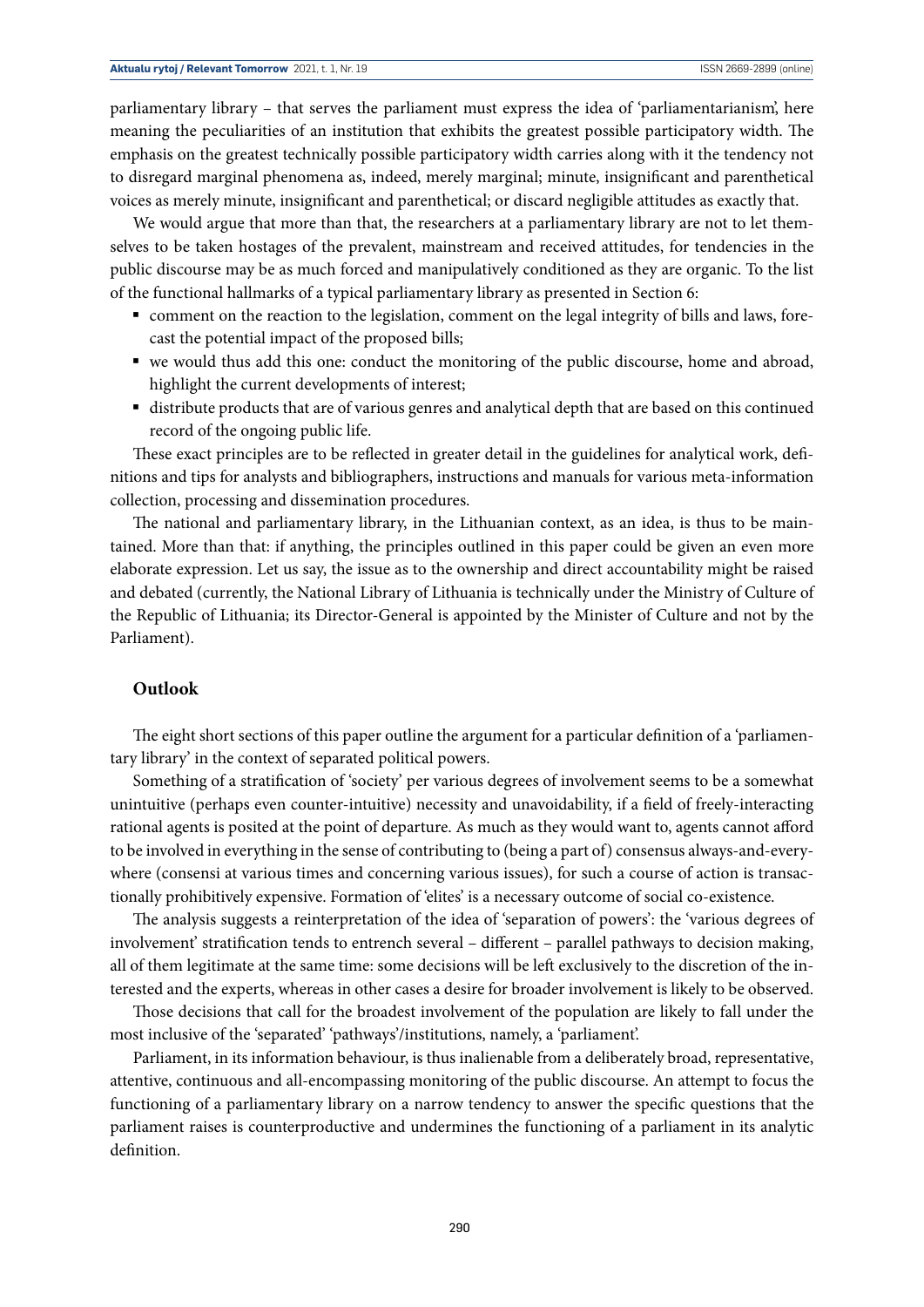'Parliamentary libraries' as pragmatically observed can be exhibitive of either of the two proclivities: they are either dedicated parliamentary request handlers or combine the resources and commitment of a national library and a parliamentary one under one roof. This particular pragmatic solution is more consistent with the definition of a 'parliamentary information service'.

This paper thus elaborates on a *definition of parliamentary libraries:* the information provider serving at the pleasure of a parliament – a parliamentary library – must pay special heed to the idea of 'parliamentarianism', i.e. the peculiarities of an institution that exhibits the greatest possible participatory width.

We conclude with a few remarks on the strengths and weaknesses of our work. Much of what has been said in opposition to the original Buchanan & Tullock's publication applies also to us (see Section 2). We will address two points. (1) Indeed, what seems a bit arbitrary is the chosen level of granularity. This puts one right back at the starting point of the whole enterprise of analytic philosophy: if 'society' is dismissed as an illusion, why is a 'man' (redressed as an agent) – not? After all, a man is but the aggregate of tissues, which in turn are aggregates of cells which, in turn, are filled with organelles and so ad infinitum. If one claims that the personifying tendency in human language bears enough justification for the purposes of theoretical 'rightness'/'correctness' (well, language does personify 'her' and 'him' as individuals, co-humans, and 'me' as an individual human; it is the language that separates a 'subject' from an 'object'), then 'society' is to be permitted, too, for such 'invisible' aggregates are also perfectly permitted by the structure of language (there is a 'we', and there are 'objects', plural, at least in English). Indeed, Buchanan & Tullock themselves talk about, e. g., 'artificial persons': 'A corporation serves the individual economic ends of those who organize it, yet can be treated as a functional individual for some purposes.<sup>'51</sup> Our argument here is somewhat clumsy. We permit whatever is justified by experimental testability. An 'agent', a 'political actor', is not being proposed nor defended as an entity at the 'right' level of granularity and somehow ontologically 'actual', unlike 'society'. An 'agent' is, after all, a theoretical abstraction that, in this particular case, allows for convenient testing in various paradigms, especially so in computer modelling. If all other assumptions grounding and reinforcing the model stand, this particular theoretical abstraction also allows for the discovery of mathematical regularities. Our argument in favour of an 'agent' is then completely pragmatic, but that does not invalidate analysis as such; analysis cannot possibly be declared wrong, only 'irrelevant', and it is the pragmatics that decides on that.

(2) Additionally, we join some of those who accused the initial Buchanan & Tullock's theory of elitism, conservative bias and politicization: clearly, the entire reconstruction of 'consent' in terms of 'external costs' and 'transaction costs' is economics-inspired, and more than that, it is a special kind of economics that does the inspiring, one that declares marketist distribution to be the 'right' kind of distribution, markets themselves 'eficient' and subscribes to the liberal dogma of the 'invisible hand'. There is no place for humanism.

Indeed, in the formal social/political science there are things that are anathemized; and would just refrain from calling them 'manifestations of humanism'; we would call them 'manifestations of irrationalism', which is the same thing. It is often pointed out that the analytical, formalist, Chomskyesque theorizing addresses not something that objectively exists, but idealizations, and so here: what is outlined in the preceding sections is a theory about rational people, by rational people and for rational people. We agree that the mechanism of the separation of powers as outlined above demands that the agents in the field, the information seekers, producers, providers and consumers, behave in their relation to the information in their environment – rationally. The whole failure of the project of modernism, of the project of enlightenment, even, is often associated with the disastrous realization that people are, indeed, – not – as rational as one would like them to be, and that a typical cascade of human reasoning is unfortunately full of faulty logic, errors, wishful thinking, inconsistencies, incongruities, incoherence, and

<sup>51</sup> Buchanan, J. M.; Tullock, G. *Calculus of Consent: Logical Foundations of Constitutional Democracy*, p. 342.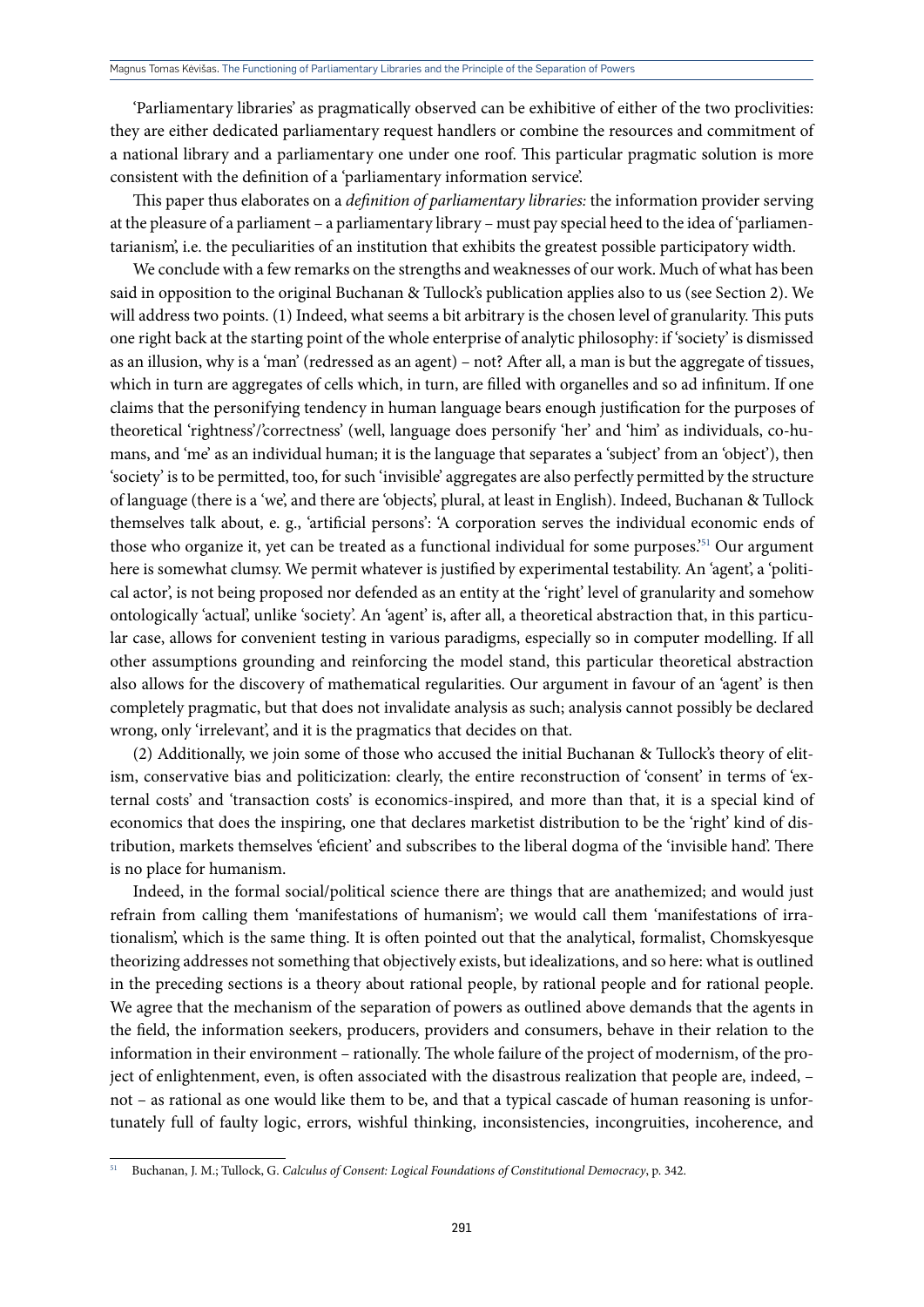self-contradictions.<sup>52</sup> Adult human beings routinely make systematic, repeated errors in simple logical tasks.53 As the original Buchanan & Tullock book was published in 1962, this did not seem as so dangerous a threat at the time, as the authors contend that – overall – the irrationalities are likely to be cancelled out by the bulk of the rational decision making within a system as a whole.

But here we agree. This is not necessarily a theory accounting for how 'humanism' is actually expressed in real observable human behaviour, but a slightly idealistic theory that endows humans with (grants them) rationality that is not necessarily a characteristic feature of their behaviour. The benefit of the doubt.

So much for the drawbacks. What motivates us in standing with the framework and in attempting to elaborate on its foundations, is the fact that in spite of its suggested shortcomings, the model allows for modernist optimism in that it defines *both democracy and the notion of at least occasionally valid 'single truth' as compatible:* in a liberal market, there is still a way to be 'right' that transcends the negative 'the truth is whatever people want to be the truth' limitations. The Buchanan & Tullock universe is one in which liberal pluralism does not deny the notion of veracity, pre-empting the whole post-modernist conceptual and methodological dissolution and the loss of the sense of direction. The delineated processes describe 'the means of arriving at some version of "truth", some rationalist absolute which remains to be discovered through reason or revelation, and which, once discovered, will attract all men to its support.<sup>54</sup> Any disagreements, conflicts, differences of opinion, disputes, arguments, contentions, misunderstanding or debates, in principle, could be pushed in the direction of vanishing, and the key to this is 'information depth' – becoming fully informed or as fully informed as possible. In this 'as possible' there is an inherent limitation to the optimism, but even if limited, it is still optimism nonetheless.

The desire, and the ability, to be 'fully informed' is limited, exactly, by human humanism, the irrational, the emotional, the ability to be bored, the tendency to not always judge only according to the rationally reasoned criteria. But it is a limitation that can at least be attempted to overcome, if only in part, and a dedicated information provision service serving the collective action institution with the greatest participatory width – a parliament – is sure to play an important role in it.

#### **Acknowledgments**

Our gratitude goes to the anonymous reviewer of the first draft of this paper for their attentive reading and numerous suggestions, especially so for drawing our attention to the particularities of the Lithuanian parliamentary information provision system.

#### **Bibliography**

- Ackerman, Bruce. The New Separation of Powers. *Harvard Law Review* 2000, Vol. 113, No. 3, p. 633–729. DOI: <https://doi.org/10.2307/1342286>
- Adkins, Lesly; Adkins, Roy A. *Handbook to Life in Ancient Rome.* New York: Facts on File, 2004.
- Allott, Nicholas. Game Theory and Communication. In: Benz A., Jager G., Rooij R. V. (Eds.) *Game Theory and Pragmatics: Palgrave Studies in Pragmatics, Language and Cognition.* London: Palgrave Macmillan, 2006, p. 123–152.
- Almutairi, Helaiel. Factors Affecting the Information Behaviour of Managers in the Kuwaiti Civil Service: A Relational Model. *Information Research*, 2011, Vol. 16, No. 2. Retrieved from [http://InformationR.net/ir/16-2/](http://InformationR.net/ir/16-2/paper477.html) [paper477.html](http://InformationR.net/ir/16-2/paper477.html)

<sup>52</sup> See Nisbett, R. E.; Ross, L. *Human Inference: Strategies and Shortcomings of Social Judgment.* Englewood Cliffs: Prentice Hall, 1980; Luper, S. Naturalized Epistemology. In. *Routledge Encyclopedia of Philosophy /* Eds. E. Craig. London: Routledge, 1998.

<sup>53</sup> See Evans, J. St. B. T. In Two Minds: Dual-Process Accounts of Reasoning. *Trends in Cognitive Science,* 2003, Vol. 7, No. 10, p. 454–459; Kahneman, Daniel. *Thinking Fast and Slow.* London: Allen Lane, 2011.

<sup>54</sup> Buchanan, J. M.; Tullock, G. *Calculus of Consent: Logical Foundations of Constitutional Democracy*, p. 3.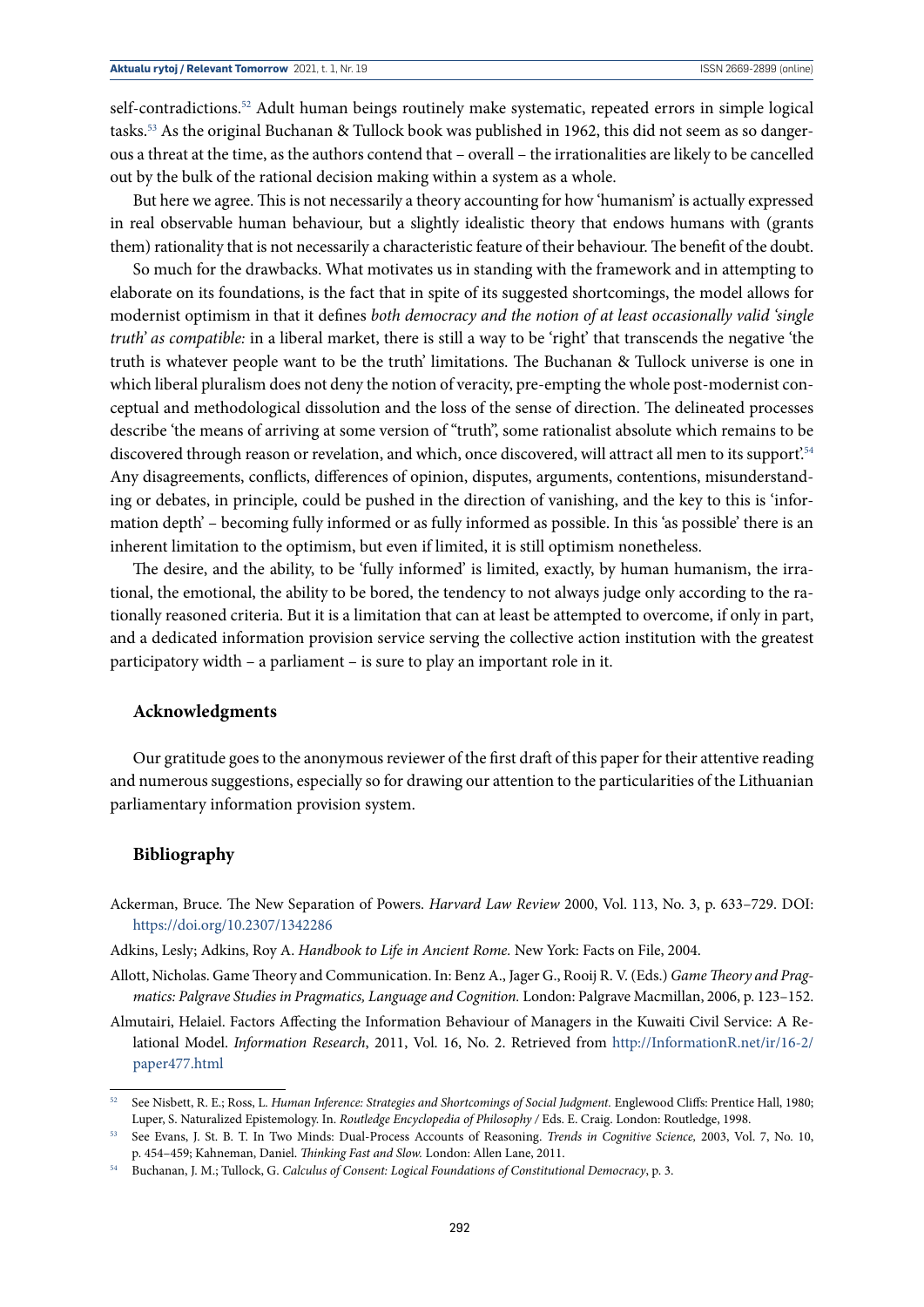Ayer, Alfred J. *Language, Truth, and Logic.* Harmondsworth: Penguin Books, [1936] 1972.

- Barber, N. W. Prelude to the Separation of Powers. *Cambridge Law Journal*, 2001, Vol. 60, No. 1, p. 59–88. DOI: <https://doi.org/10.1017/S0008197301000629>
- Bellamy, Richard. The Political Form of the Constitution: The Separation of Powers, Rights and Representative Democracy. *Political Studies*, 1996, Vol. 44, No. 3, p. 436–456. DOI: [https://doi.org/10.1111/j.1467-9248.1996.](https://doi.org/10.1111/j.1467-9248.1996.tb00593.x) [tb00593.x](https://doi.org/10.1111/j.1467-9248.1996.tb00593.x)
- Benn, S.; Peters, R. S. *Social Principles and the Democratic State.* London: Routledge, [1959] 2010. DOI: [https://doi.](https://doi.org/10.4324/9780203706121) [org/10.4324/9780203706121](https://doi.org/10.4324/9780203706121)
- Berggren, Niclas; Karlson, Nils. Constitutionalism, Division of Power and Transaction Costs. *Public Choice*, 2003, Vol. 117, No. 1/2, p. 99–124. DOI: <https://doi.org/10.1023/A:1026105322993>
- Braithwaite, R. B. *Theory of Games as a Tool for Moral Philosopher.* Cambridge: Cambridge University Press, 1955.
- Buchanan, James M.; Tullock, Gordon. *Calculus of Consent: Logical Foundations of Constitutional Democracy.* Ann Arbor: University of Michigan Press, 1962.
- Cole, John Y. *America's Greatest Library: An Illustrated History of the Library of Congress.* Washington: The Library of Congress, 2017.
- Cooper, Neil. Reviewed Work(s): Theory of Games as a Tool for the Moral Philosopher by R. B. Braithwaite. *The Philosophical Quarterly,* 1957, Vol. 7, No. 29, p. 383–384. DOI: <https://doi.org/10.2307/2217308>
- Cranefield, Paul. Reviewed Work(s): Theory of Games as a Tool for the Moral Philosopher. by R. B. Braithwaite. *The Quarterly Review of Biology,* 1956, Vol. 31, No. 4, p. 347. DOI: [https://doi.org/10.1086/401658](https://doi.org/10.1086/401658 )
- Cuninghame, Keith (Eds.) *Guidelines for Legislative Libraries.* Munich: De Gruyter Saur, 2009.
- *Dėl Lietuvos nacionalinės Martyno Mažvydo bibliotekos funkcijų išplėtimo*. Lietuvos Respublikos Aukščiausiasis Tarybos Prezidiumas, 1991 m. lapkričio 20 d. nutarimas Nr. I-2008.
- Dougherty, Keith L.; Edward, Julian. *The Calculus of Consent and Constitutional Design.* New York: Springer, 2011.
- Evans, Jonathan St. B. T. In Two Minds: Dual-Process Accounts of Reasoning. *Trends in Cognitive Science,* 2003, Vol. 7, No. 10, p. 454–459. DOI: <https://doi.org/10.1016/j.tics.2003.08.012>
- George, Alexander. On Washing the Fur without Wetting It: Quine, Carnap, and Analyticity. *Mind,* 2000, Vol. 109, No. 433, p. 1–24. Retrieved from <https://www.jstor.org/stable/2659991>
- Ghalibaf, Azadeh K.; Nazari, Elham; Gholian-Aval, Mahdi; Tara, Mahmood. Comprehensive Overview of Computerbased Health Information Tailoring: A Systematic Scoping Review. *BMJ Open,* 2019*,* 9:e021022. DOI: [http://](http://dx.doi.org/10.1136/bmjopen-2017-021022) [dx.doi.org/10.1136/bmjopen-2017-021022](http://dx.doi.org/10.1136/bmjopen-2017-021022)
- Green, Thomas F. To What Extent May Courts under the Rule-Making Power Prescribe Rules of Evidence? *American Bar Association Journal,* 1940, Vol. 26, No. 6, p. 482–489. Retrieved from <https://www.jstor.org/stable/25712807>
- Grikienis, Rimantas; Punelis, Vidmantas; Juknevičiūtė, Dalia. *Teismo psichiatriniu ekspertiziu teisinis reglamentavimas uzsienio valstybėse: analitine apžvalga 19/04.* Lietuvos Respublikos Seimas, 2019.01.25. Retrieved from [https://www.lrs.lt/sip/getFile3?p\\_fid=14707](https://www.lrs.lt/sip/getFile3?p_fid=14707) [accessed 27.04.2021].
- Gudauskas, Renaldas; Budriūnienė, Jolanta. Nacionalinė biblioteka ir valstybė. *Parlamento studijos,* 2019, Nr. 27, p. 5–14. Retrieved from<https://journals.lnb.lt/parliamentary-studies/article/view/10/3>
- *Guidelines for Parliamentary Research Services*. IFLA: International Federation of Library Associations and Institutions, 2015. Retrieved from <http://archive.ipu.org/pdf/publications/research-en.pdf> [accessed 27.04.2021].
- Habermas, Jürgen. *Knowledge and Human Interests.* Boston: Beacon Press, 1972.
- Hamilton, Alexander. *The Papers of Alexander Hamilton. Vol. I., 1768–1778. Vol. II., 1779–1781.* / Edited by Harold C. Syrett. Associate Editor Patricia Syrett. New York: Columbia University Press, 1961.
- Hayek, Friedrich A von. *The Political Ideal of the Rule of Law.* Cairo: National Bank of Egypt Printing Press, 1955.
- Hossain, Uzzal Md; Hossain, Arman Md; Islam, Shariful Md. An Assessment of the Information Needs and Information-Seeking Behaviour of Members of Parliament (MPs) in Bangladesh. *Information and Learning Science,*  2017, Vol. 118, No. 1/2, p. 48–66. DOI: <https://doi.org/10.1108/ILS-10-2016-0075>
- *Informacijos ir komunikacijos departamento Bendrosios ir bibliografines informacijos skyriaus uždaviniai ir funk-*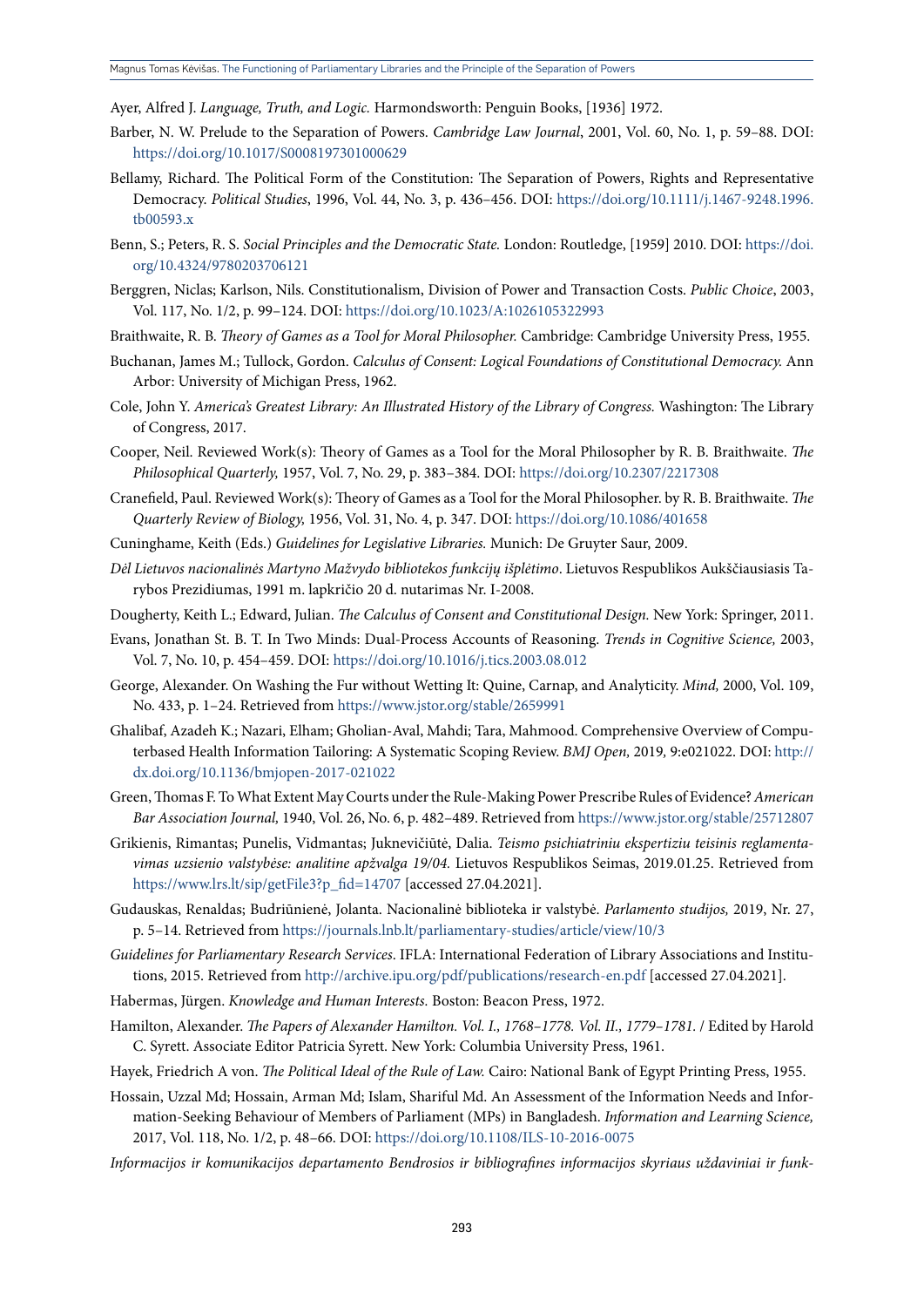*cijos (2021)*. Lietuvos Respublikos Seimas. Retrieved from [https://www.lrs.lt/sip/portal.show?p\\_r=35381&p\\_](https://www.lrs.lt/sip/portal.show?p_r=35381&p_k=1&p_a=6&p_pad_id=1004#844) [k=1&p\\_a=6&p\\_pad\\_id=1004#844](https://www.lrs.lt/sip/portal.show?p_r=35381&p_k=1&p_a=6&p_pad_id=1004#844) [accessed 27.04.2021].

- *Informacijos ir komunikacijos departamento Tyrimų skyriaus uždaviniai ir funkcijos (2021)*.
- Lietuvos Respublikos Seimas. Retrieved from [https://www.lrs.lt/sip/portal.show?p\\_r=35381&p\\_k=1&p\\_a=6&p\\_](https://www.lrs.lt/sip/portal.show?p_r=35381&p_k=1&p_a=6&p_pad_id=1004#844) [pad\\_id=1004#844](https://www.lrs.lt/sip/portal.show?p_r=35381&p_k=1&p_a=6&p_pad_id=1004#844) [accessed 27.04.2021].
- Kahneman, Daniel. *Thinking Fast and Slow.* London: Allen Lane, 2011.
- Kekelidze, G. & al. *Ilia Chavchavadze National Parliamentary Library of Georgia.* Tiflis: National Library, 2018.
- Kėvišas, Magnus Tomas. *The Deliberate Child-Theoretician Parallelism in Linguistic Theory Construction is not a Solution to the Disagreement Pertaining to the Norming of Modelling.* An M.Sc. Thesis at the Institute of Cognitive Science at Universitas Osnabrugensis, 2019.
- Khan, Shakeel A.; Bhatti, Rubina; Khan, Ghalib. Information-Seeking Behavior of Law Practitioners: A Survey of Bahawalpur City. *Library Philosophy and Practice (E-Journal),* 2011, Vol. 4. Retrieved from [https://digitalcom](https://digitalcommons.unl.edu/cgi/viewcontent.cgi?article=1612&context=libphilprac)[mons.unl.edu/cgi/viewcontent.cgi?article=1612&context=libphilprac](https://digitalcommons.unl.edu/cgi/viewcontent.cgi?article=1612&context=libphilprac) [accessed 27.04.2021].
- Kim, Ki Joon; Shin, Dong-Hee; Yoon, Hongsuk. Information Tailoring and Framing in Wearable Health Communication. *Information Processing & Management,* 2017, Vol. 53, No. 2, p. 351–358. DOI: [https://doi.org/10.1016/j.](https://doi.org/10.1016/j.ipm.2016.11.005) [ipm.2016.11.005](https://doi.org/10.1016/j.ipm.2016.11.005)
- Lehmanna, Vicky; Labriea, Nanon H. M.; Weert, Julia C. M.; van, Dulmend, Sandra van; Hanneke, J. C. J. M. de Haes; Kersteng, Marie J.; Pieterseh, Arwen H.; Smetsa, Ellen M. A. Tailoring the Amount of Treatment Information to Cancer Patients' and Survivors' Preferences. *Patient Education and Counseling,* 2020, Vol 103, No. 3, p. 514–520. DOI: <https://doi.org/10.1016/j.pec.2019.09.024>
- *Lietuvos Respublikos bibliotekų įstatymas*. Lietuvos Respublikos Seimas*,* 2004 m. liepos 15 d. įstatymas Nr. IX-2378. Retrieved from<https://e-seimas.lrs.lt/portal/legalAct/lt/TAD/TAIS.238641> [accessed 27.04.2021].
- Locke, John. *Two Treatises of Government.* London: Whitmore & Fen, 1821. Retrieved from [https://www.yorku.ca/](https://www.yorku.ca/comninel/courses/3025pdf/Locke.pdf) [comninel/courses/3025pdf/Locke.pdf](https://www.yorku.ca/comninel/courses/3025pdf/Locke.pdf) [accessed 27.04.2021].
- Luce, Duncan R.; Raiffa, Howard. *Games and Decisions: Introduction and Critical Survey.* New York: Wiley, 1957.
- Luper, Steven. Naturalized Epistemology. In: *Routledge Encyclopedia of Philosophy /* Eds. E. Craig. London: Routledge, 1998. DOI: <https://doi.org/10.4324/9780415249126-P033-1>
- Madison, James. Federalist No. 51, (6 February 1788). In: Hamilton, A.; Madison, J.; Jay, J. *The Federalist Papers.*  New York: Random House, 2003.
- Madison, James. The New Separation of Powers. *Harvard Law Review,* 2000, Vol. 113, No. 3, p. 633–729. DOI: <https://doi.org/10.2307/1342286>
- Mansour, Essam; Alkhurainej, Nasser. Information Seeking Behaviour of Members of the Kuwaiti Parliament (MKPs). *Library Review,* 2011, Vol. 60, No. 8, p. 671–684. Doi: <https://doi.org/10.1108/00242531111166700>
- Miller, Gary J.; Hammond, Thomas H. Committees and the Core of the Constitution. *Public Choice,* 1990, Vol. 66, No. 3, p. 201–227. Retrieved from<https://www.jstor.org/stable/30025310>
- Montesquieu, Charles D. *Montesquieu: The Spirit of the Laws* / Editors: Anne M. Cohler, Basia Carolyn Miller, Harold Samuel Stone. Cambridge: Cambridge University Press, [1748] 1989.
- Mostert, Janneke; Ocholla, Dennis. Information Needs and Information Seeking Behavior of Parliamentarians in South Africa. *South African Journal of Libraries and information Science,* 2005, Vol. 71, No. 2, p. 136–150. DOI: <https://doi.org/10.7553/71-2-616>
- Neumann, John; Morgenstern, Oskar. *Theory of Games and Economic Behavior.* Princeton: Princeton University Press, [1944] 2004.
- Neumann, John. Can We Survive Technology? *Fortune,* 1955, Vol. 6, No. 36, p. 32–47.
- Neurath, Otto. Visual Education: Humanisation versus Popularisation. In: *Otto Neurath: Empiricism and Sociology* / Edited by Marie Neurath, Robert S. Cohen. Dordrecht-Holland/Boston-USA: D. Reidel Publishing, 1973, p. 227–248.